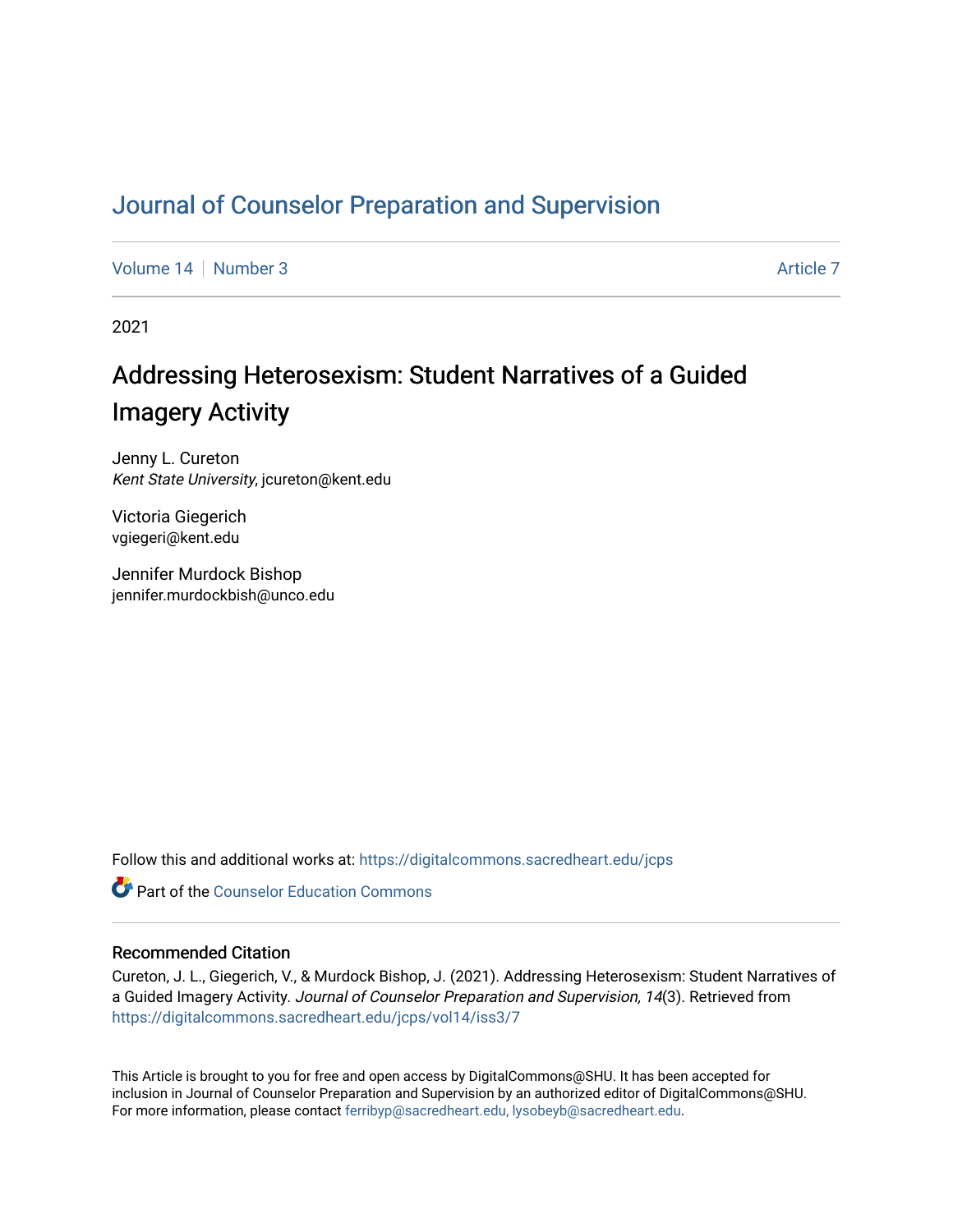# Addressing Heterosexism: Student Narratives of a Guided Imagery Activity

# **Abstract**

A published guided imagery (GI) offers an innovative active learning tool for teaching about heterosexism in counselor education. A literature review precedes the description of a critical narrative inquiry of students' experiences with the GI activity. A sample of 19 students in two sections of a counseling course recounted stories of their GI experience in individual written reflections and focus group interviews. Findings describe individual and collective meaning-making, resulting in three themes about their struggles, insights, and perspectives of themselves and their personal and professional worlds. Implications for counselor education professionals include conceptualization and implementation of guided imagery for active learning and important considerations for managing students' emotional and cognitive reactions.

# Keywords

heterosexism, guided imagery, counselor education, LGB, active learning

# Author's Notes

This research was supported in part by a grant from the Association for Counselor Education and Supervision. We wish to acknowledge Dr. Diane Stutey and Mr. Dave Matheson for their assistance with data collection and processing.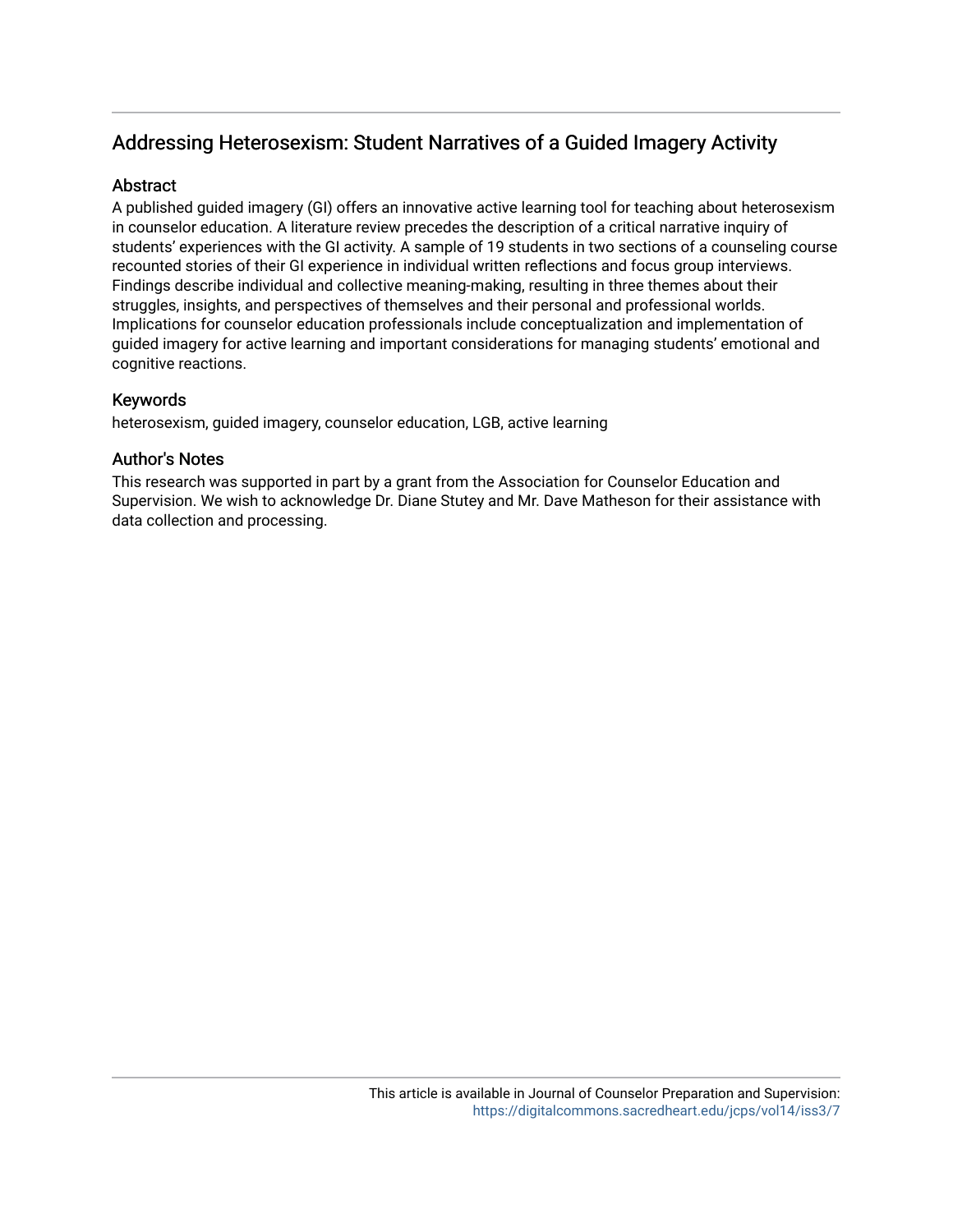Lesbian, gay, and bisexual (LGB) individuals face violence, discrimination, and resultant mental health issues. Reported hate crimes in 2015 totaled 7,173 (U.S. Department of Justice, 2017) and over 60% of these victimizations concerned sexual orientation bias. In a study of 770 lesbian, gay, bisexual, and transgender individuals, McCarthy et al. (2014) found perceived discrimination was predictive of depressive symptoms. Victimization relates to greater psychological distress in LGB adolescents (Birkett et al., 2015). Counselors have endeavored to alleviate distress associated with discrimination and internalized heterosexist norms (Szymanski et al., 2008). Nevertheless, counselors may perpetuate discrimination via internalized heterosexist norms if unchallenged in counselor training (Balkin et al., 2009; Speciale et al., 2015). Guided imagery activities represent one way to increase critical self-reflection and perspective-taking that may challenge heterosexist norms in early training, and thereby interrupt heteronormativity within the counseling profession (Israel & Hackett, 2004).

Heterosexism is harmful to LGB individuals' well-being and deserves focus in counselor education. Heterosexism is a "systemic process that marginalizes LGB [lesbian, gay, bisexual] individuals based on a set of beliefs and assumptions that heterosexuality is…the preferred norm" (McGeorge & Carlson, 2011, p. 15). LGB clients reported that counselors imposed heteronormative beliefs by responding with surprise when clients expressed interest in a same-sex partner and lacking knowledge about LGB people's experiences (Eady et al., 2011). Such beliefs lead clients to feel judged and distrustful of professionals and may result in their termination of counseling (Eady et al., 2011; Israel et al., 2008). Counseling students have expressed minimal knowledge or awareness regarding LGB issues (Dillon et al., 2004), which can result in discriminatory services if they do not address their heteronormative bias. Counselor educators may need guidance on how to cover heterosexism and related topics.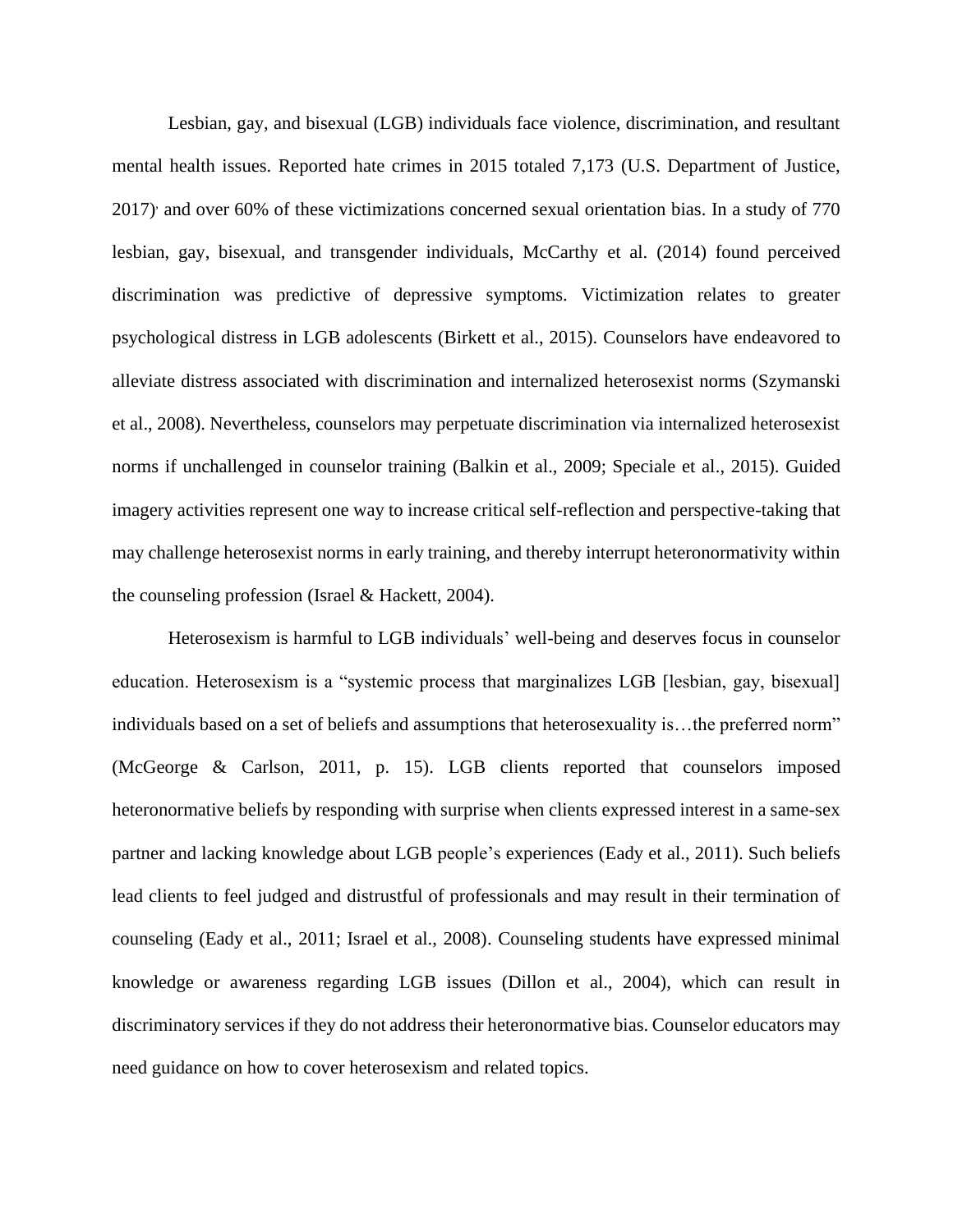Adult learning theory, specifically andragogy, acknowledges the learner's changing selfconcept, experience as an avenue for learning, and one's preparedness and desire for learning (Knowles, 1984). Andragogy can be considered both learner-centered and problem-centered, versus pedagogy – teaching for children's learning – which traditionally focuses on the subject and/or the teacher (Knowles et al., 2015). Two educational practices applied in adult learning, which are relevant to counselor education on heterosexism, are reflective practice and active learning (Kolb & Kolb, 2005; Schön, 1983). Internalized beliefs from one's upbringing can influence cognitions (Rosin, 2015). Increasing students' awareness of their beliefs is a foundational step toward cultural competence. Reflective practice targets self-awareness (Schön, 1983), wherein students consider professional scenarios and their personal experiences to develop new understandings and improve skills (Rosin, 2015). Active learning techniques complement this purpose in that students are involved in activities beyond passively listening to a lecture and development goes beyond knowledge to include skills such as "critical thinking, analysis, synthesis, and evaluation of course-related material" (Misseyanni et al., 2018, p. 92).

Guided imagery is used in education to engage students in reflective practice. However, little is known about its application (Kress et al., 2014), including its use as an active learning tool to address self-awareness of internalized cultural beliefs. We review the literature and this study's methodology for understanding counseling students' perceptions of a heterosexist guided imagery, then present findings and implications for increasing awareness of heterosexism.

#### **Literature Review**

Heterosexism consists of heteronormative assumptions, institutional heterosexism, and heterosexual privilege (McGeorge & Carlson, 2011). Heteronormative assumptions are automatic beliefs that heterosexual relationships are the norm. These assumptions often lead to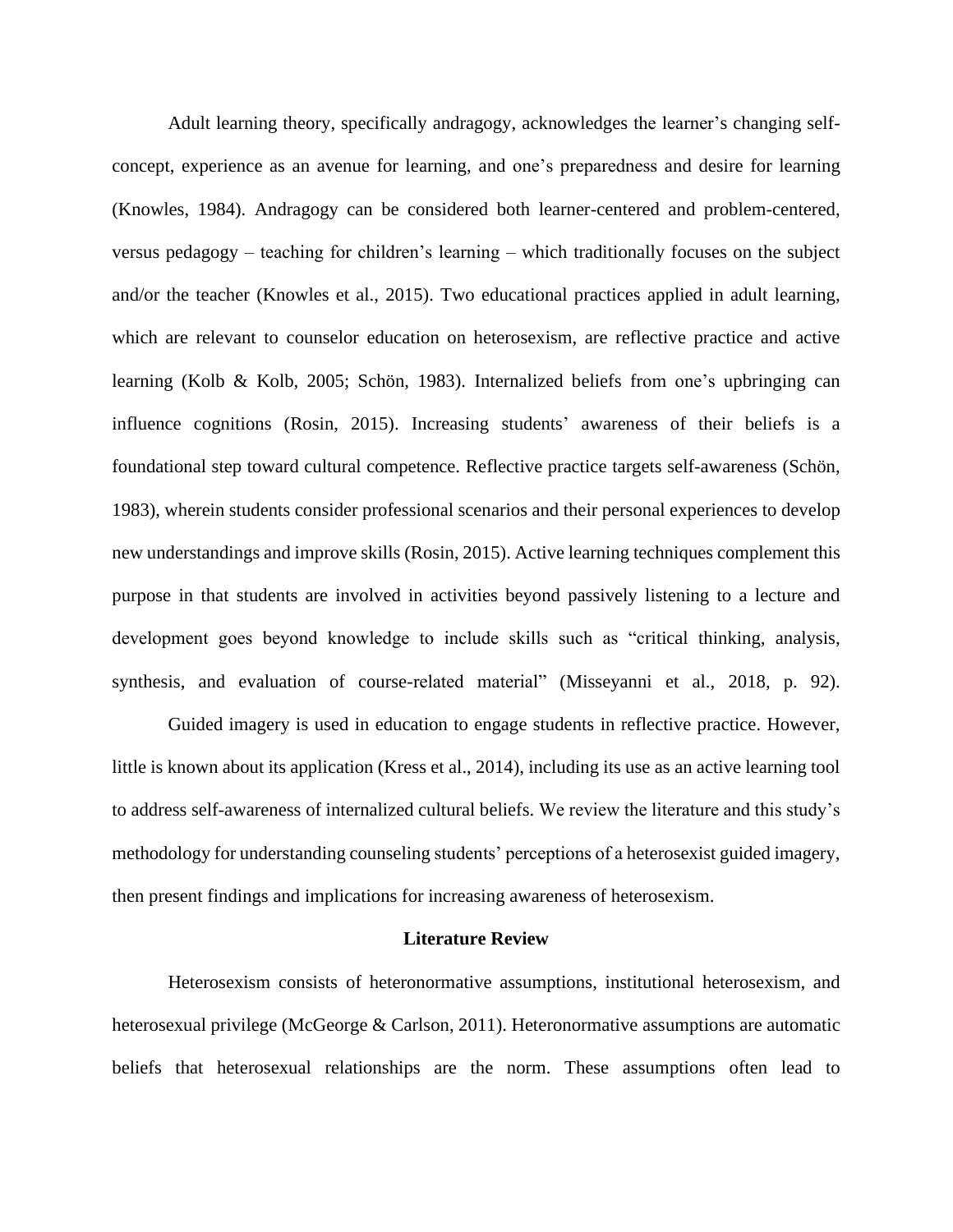dismissiveness of LGB individuals' experiences. Institutional heterosexism includes societal and institutional reinforcement of heterosexual norms. Heterosexual privilege refers to unearned advantages that heterosexual individuals receive based on their orientation. Heterosexism is not cisgenderism, or a "cultural and systemic ideology that denies...self-identified gender identities that do not align with assigned gender at birth" (Lennon & Mistler, 2014, p. 63).

Professionals who use language and discourses common to their practice can promote heterosexism with LGB consumers (Smith et al., 2012). Israel et al. (2008) interviewed 42 lesbian, gay, bisexual, and/or transgender individuals about helpful versus unhelpful counseling situations. Participants disclosed unhelpful situations wherein professionals imposed values and exhibited negative bias about clients' sexual orientation. Balkin et al. (2009) found that counselors with a rigid religious identity tended to hold more homophobic attitudes as well as tendencies toward sexism. Similarly, heteronormative beliefs fueled the conversion therapy movement. The goal of conversion therapy was to change an LGB person's sexual orientation to heterosexuality through aversive stimuli and techniques (Cramer et al., 2008). Its negative effects included increases in depression, anxiety, and suicide risk and attempts (Beckstead & Morrow, 2004). Addressing heterosexism in counselor training may be one way to alleviate the perpetuation of harmful counseling practices.

Perceived discrimination has documented negative effects on one's well-being (Schmitt et al., 2014) and needs addressed within counselor education. Clients with concealable stigmas are more likely to have mental and physical health issues than clients with visible stigmas (Chaudoir et al., 2013). Concealed stigmas limit one's access to social support, increase internalized heterosexism, and increase the perceived risk of coming out. Counselor education professionals have called for further examination of heteronormativity in the field, sharing personal stories of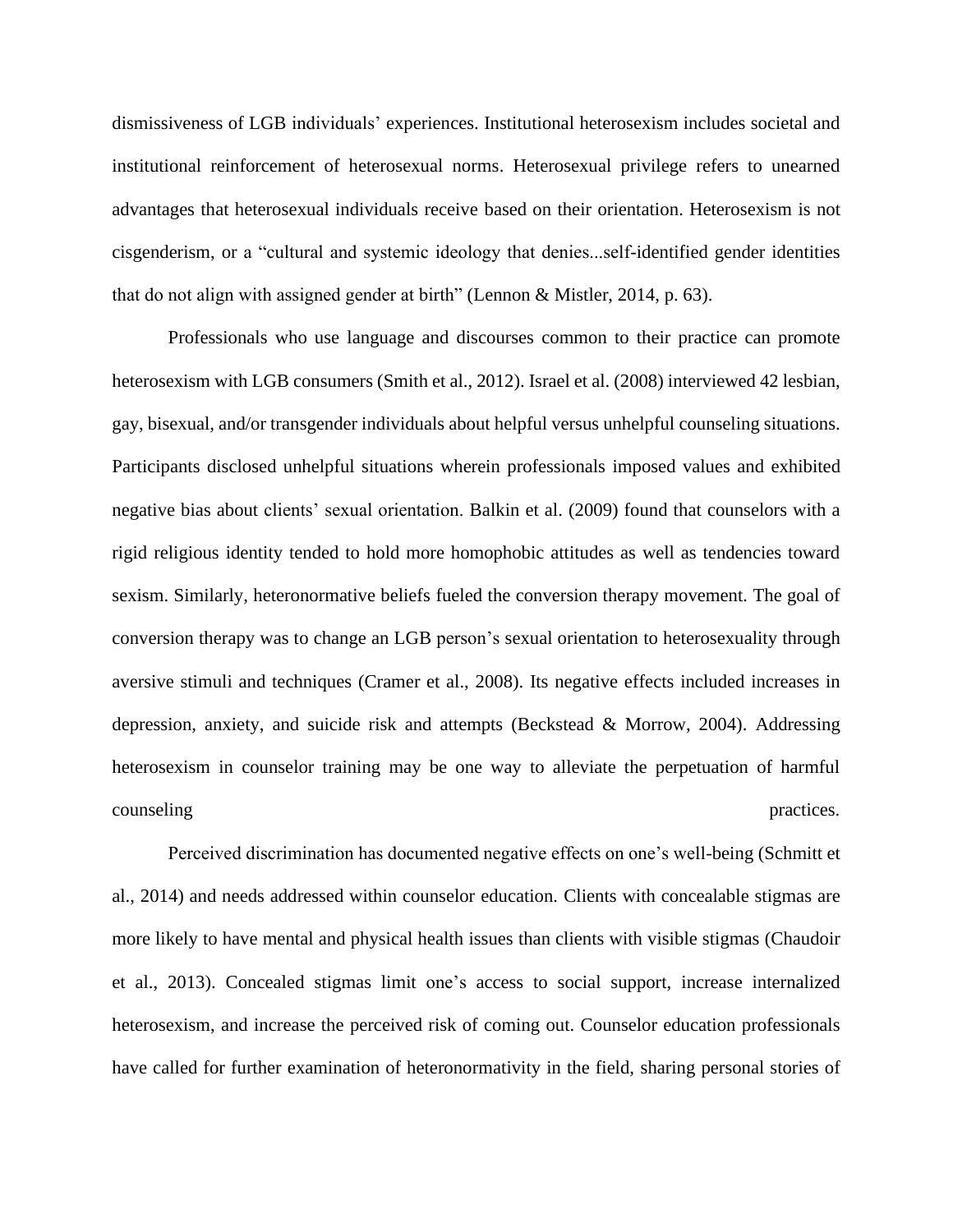marginalization based on concealed stigmas, such as colleagues' voiced expectations about how LGB members should look (Speciale et al., 2015). Education is one avenue for challenging heterosexism by increasing awareness.

#### **Increasing Awareness via Education**

Limited educational dialogue and activities about LGB people impacts students' perceived competence. Sapp (2017) contended that *heterosexual fragility*, that is heterosexist stress that initiates defensive responses, underlies heterosexual students' negative attitudes or responses about LGB concerns. Hays et al. (2007) explored 16 counselors' perceptions of privilege and oppression in terms of education they received. Most felt underprepared and believed multicultural issues were inadequately addressed in coursework. Participants recommended instructors engage in open dialogue about invisible minorities, including LGB people, and foster a safe environment to discuss controversial issues.

Increased educational discourse may serve to ease heterosexual fragility. Smith and colleagues (2012) suggested educators facilitate discussions on how normativity is defined and inequalities are produced. Smith and colleagues (2008) recommended increasing students' awareness of oppressive language and encouraging they read counseling texts from a queer perspective to be inclusive of non-heterosexual identities and to gain insight into power in discourse. Queer theory is a useful tool in oppressive power of dominant norms such as those within heteronormative ideology. For example, educators may use queer theory to explore socially constructed sexuality constructs through a critical lens (Speciale et al., 2015). Others suggested promoting contact and authentic relationships between students and LGB community members (Smith et al., 2012).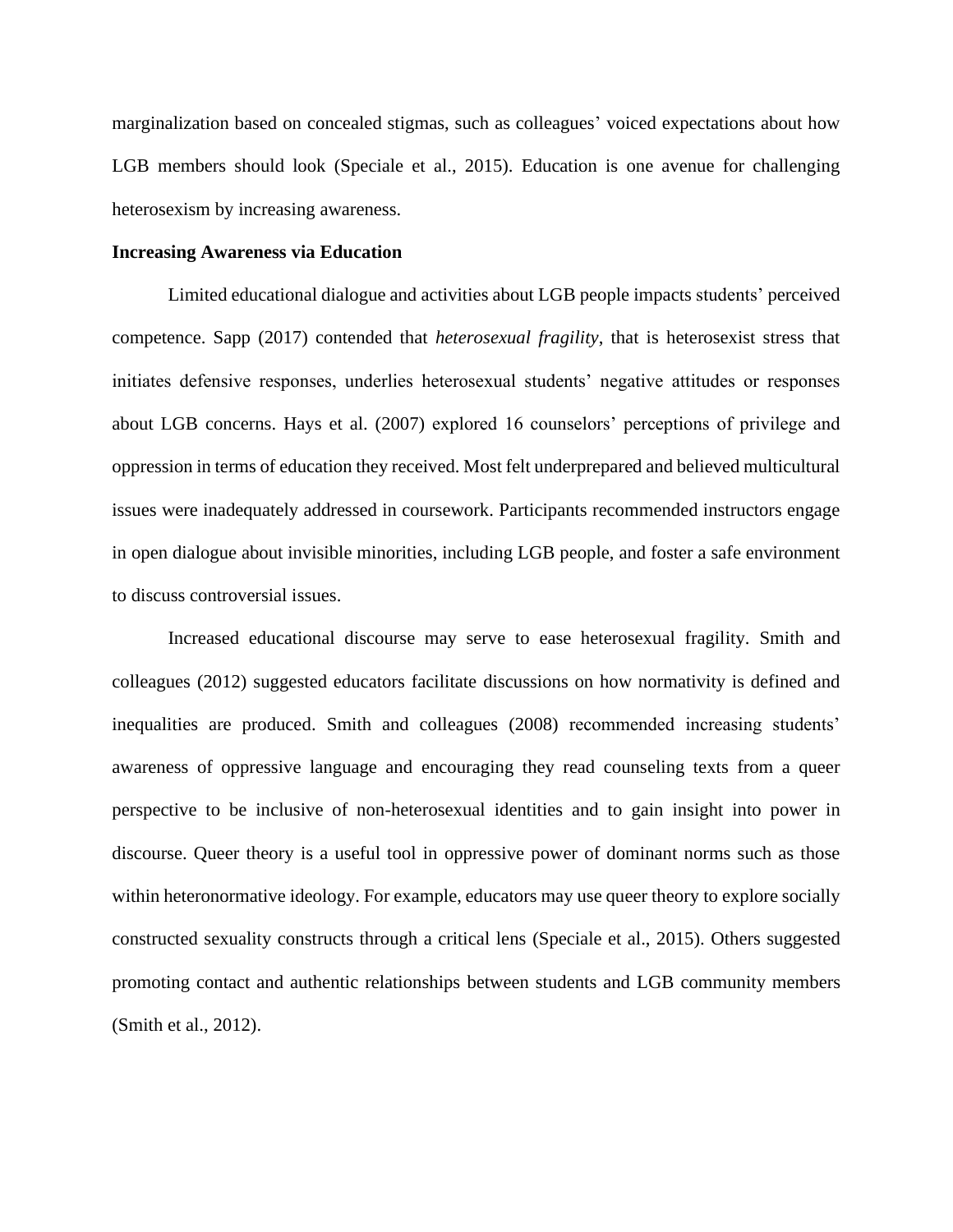Counselor educators have highlighted the promise of teaching techniques grounded in andragogy (Granello & Hazler, 1998; Purswell, 2019). These techniques have potential to intersect with the American Counseling Association (ACA) Code of Ethics (2014), accreditation standards (Council for Accreditation of Counseling and Related Educational Programs, 2015), and the Multicultural and Social Justice Counseling Competencies (MCSJCCs; Multicultural Counseling Competencies Revisions Committee, 2015). Purswell (2019) noted the intersection of counselor ethics and andragogy via active and reflective learning: counselors need to proactively and critically examine clinical decisions and professional development offerings to maintain their ethical obligations for good client care., Their own continuing education and andragogy underscores students' reflective judgment via active participation in learning. Adult learning concepts have been present in CACREP Standards (e.g., 2009, 2016) concerning student affairs and college counseling. Adult learning models were added to the latest CACREP Standards for doctoral programs.

Although the literature on counselor education grounded in andragogy is limited, most studies focus on multicultural counseling competencies (Haddock et al., 2020). Brown et al. (2014) found through critical incident analysis that counselor education which incorporated tenets of andragogy and active learning facilitated the development of multicultural counseling and social justice competencies among counselors-in-training (CITs). Erby (2019) also used critical incident analysis and determined that a multicultural counseling experiential group grounded in andragogical principles and placed early in CITs' training experiences prompted increased reflection and awareness. Giegerich et al. (2020) found that a roleplay exercise involving collaborations of CITs and sign language interpreting students to practice serving deaf clients partially addressed three of the four MSJCC aspirational competencies – attitudes, beliefs,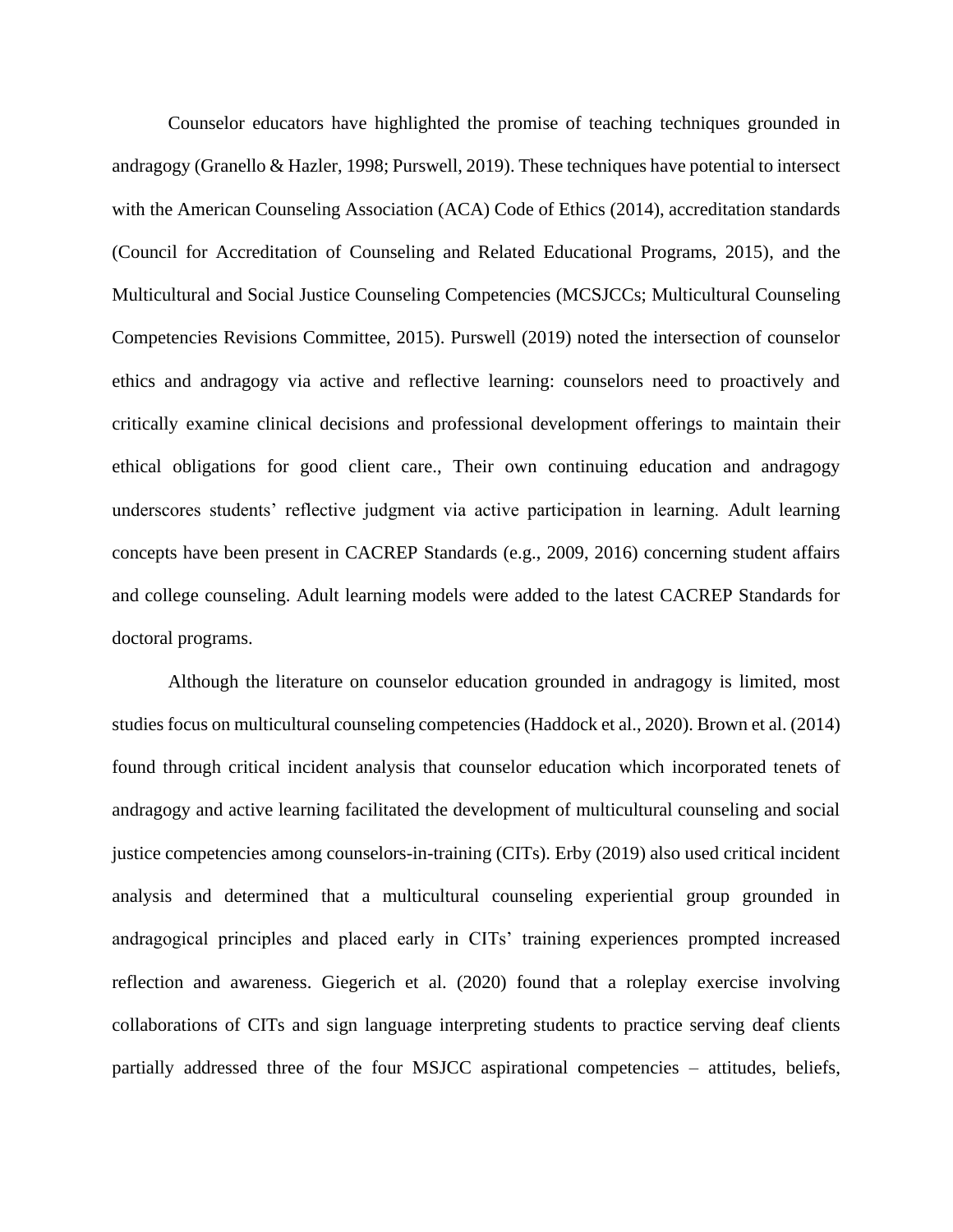knowledge, and action  $-$  and three of the four domains  $-$  counselor self-awareness, counseling relationship, and counseling and advocacy interventions.

Active learning engages students in activities and reflection about the experience (Bonwell & Eison, 1991). Chickering and Gamson (1987) included active learning among principles for good practice in higher education, asserting that students should integrate what they learn into their worldview by processing what they learn, connecting it to their past and using it in life. A myriad of techniques exist, ranging from simple activities such as brief surveys and think-pair-share to more extensive ones such as internships (Chickering & Gamson, 1987), presentations, role plays, or debates (Lammers & Murphy, 2002).

Reflective education is a teaching approach for addressing students' self-awareness and personal values. Drawing from literature on the reflective practitioner (Schön, 1983), reflective education is a mode of facilitating self-awareness to result in new knowledge and improved skills (Rosin, 2015). Collins and Pieterse (2007) recommend using critical incident analysis to increase students' cultural competence. A critical incident involves reflective learning in which students acknowledge a significant event, discuss their internal process of the event, reflect on their behavior and affective experience, understand the learning moment, and choose a new stance. A guided imagery activity may serve as a critical incident to encourage students' critical selfreflection through active learning and reflective education.

#### **Guided Imagery**

Guided imagery (GI) is a trans-disciplinary technique with distinct purposes depending on its use. A GI exercise is a "program of directed thoughts and suggestions that guide your imagination" (Jost, 2004, p. 13). The imagery is descriptive and intended to engage multiple senses (Kress et al., 2013). GI has applications in healthcare (Farrugia & Fetter, 2009; Pearson, 1994;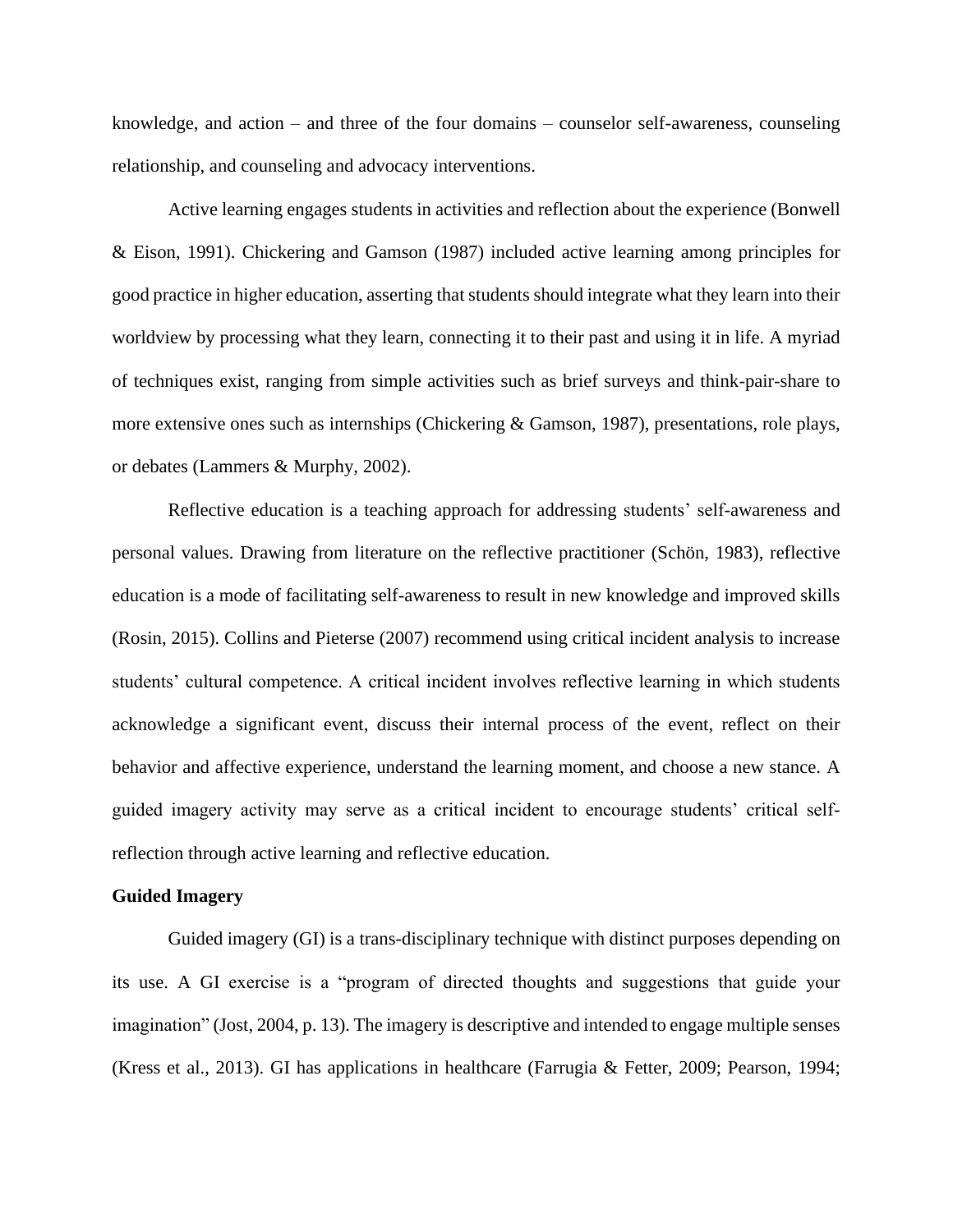Utay & Miller, 2006). GI also has applications in higher education to build students' critical thinking through perspective-taking and empathy.

#### *Guided Imagery in Education*

Educators use GI to support students' critical thinking by encouraging active perspectivetaking via scenarios that offer a worldview different from their own (Galyean, 1981). Use of GI can amplify empathy toward those different from oneself (Wheatley et al., 1989), making it a promising tool for teaching cultural awareness. Perspective-taking requires students to consider how someone is affected by a situation. Taking another's perspective can, in some cases, increase one's desire to assist. One example is a GI which prompts students to take the perspective of a person of color experiencing microaggressions and other oppression in career-related scenarios such as workplace interactions and job interviews (Cureton et al., 2020).

Galinsky and Moskowitz (2000) found that perspective-taking decreased undergraduates' stereotypic biases and reduced in-group bias. Participants who were prompted to believe they had a high power status were less inclined to adopt another's perspective. High power led participants to comprehend less how others see, think, and feel. A GI may address the topic of oppression through perspective-taking and empathy about oppressed groups.

**Heterosexist Guided Imagery.** Henderson and Murdock (2012) developed a heterosexist guided imagery (HGI) to encourage personal reflection and expand students' sociological imagination. The authors explained this idea:

This script was developed considering the suggestions put forth by (Wheatley et al., 1989) to use creative powers of imagery for building a scenario to which students could relate while encouraging personal interpretation. The purpose of the activity was not to have students imagine what it would be like to be gay in today's society, but instead, to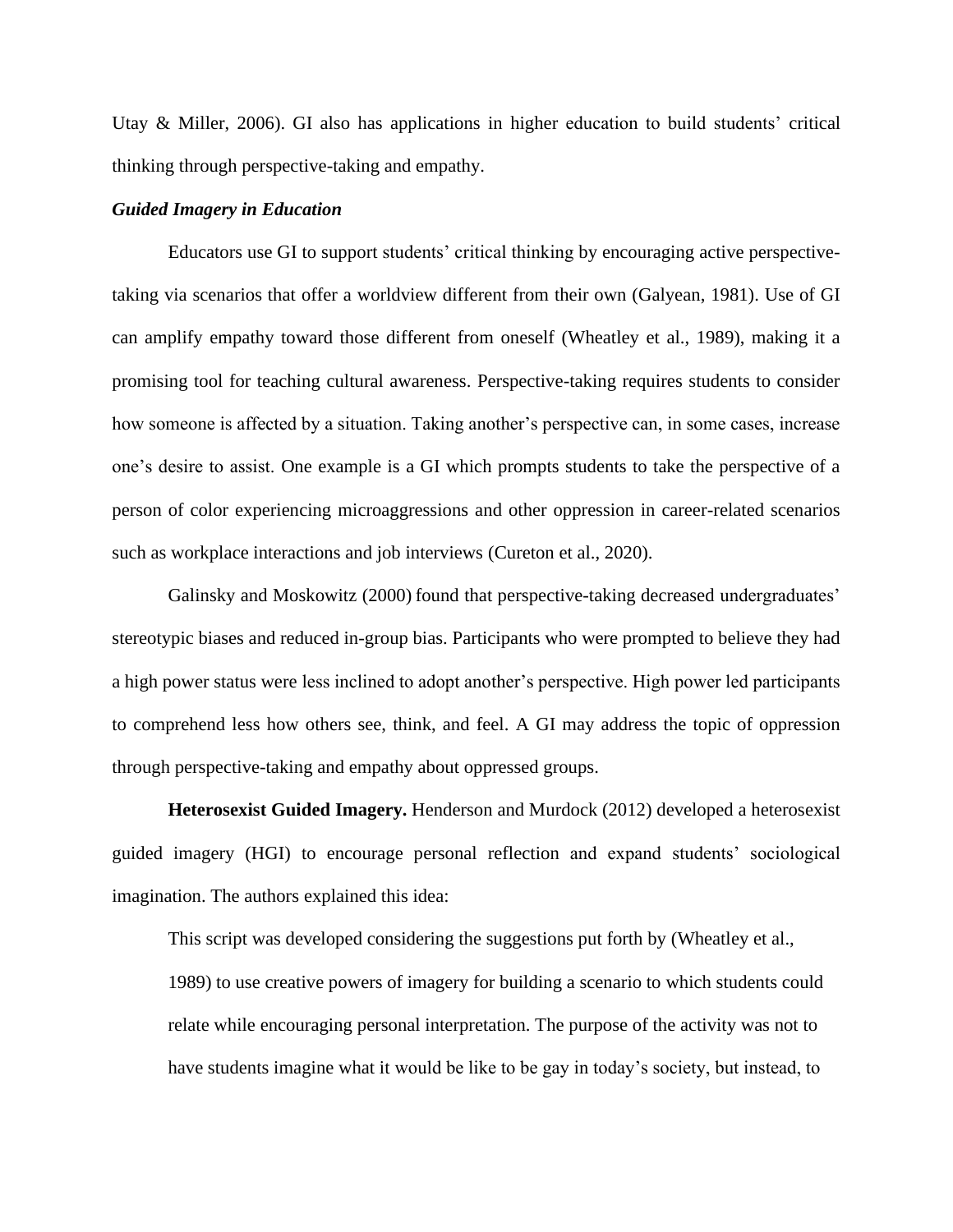imagine what it would be like to live in a world where being gay was the norm and being straight was abnormal. That is, the activity took the majority of students into a world where they were the minority, just as they are (i.e., heterosexual), where all of the stereotypes, stigmas, and unequal treatment were directed at straight people (pp. 187- 188).

Henderson and Murdock (2012) subsequently evaluated the HGI as a transformative learning tool in an introductory sociology course to invoke discussion of sociological concepts and to build empathy for LGB people. Undergraduate students reported imagining feeling powerless about experiencing discrimination based on sexual orientation. The researchers concluded students experienced *sociological imagination*, or socialization by taking the role of the "other" (Mead, 1934), and the HGI was an effective teaching tool for integrating course concepts and material. A full script for the HGI is available in the original article (Henderson  $\&$  Murdock, 2012). Readers will note the script focuses exclusively on heterosexism and sexual/affectional identities and not on cisgenderism and other identities in the broader queer community. Thus, we focused the study and article on heterosexism.

A few publications address an HGI or similar tool in training. Hillman and Martin (2002) found that a fictional scenario depicting an alien planet with dominant culture-centered social norms applied to heterosexual people and served to increase positive attitudes toward lesbians and gays among U.S. undergraduate students in a psychology course. Researchers applied the same scenario with college students in India and produced similar results (Ahuja et al., 2018). However, Israel and Hackett (2004) found that students reported more negative attitudes toward lesbians and gays after experiencing an HGI-like tool. The authors surmised that the experiential nature of the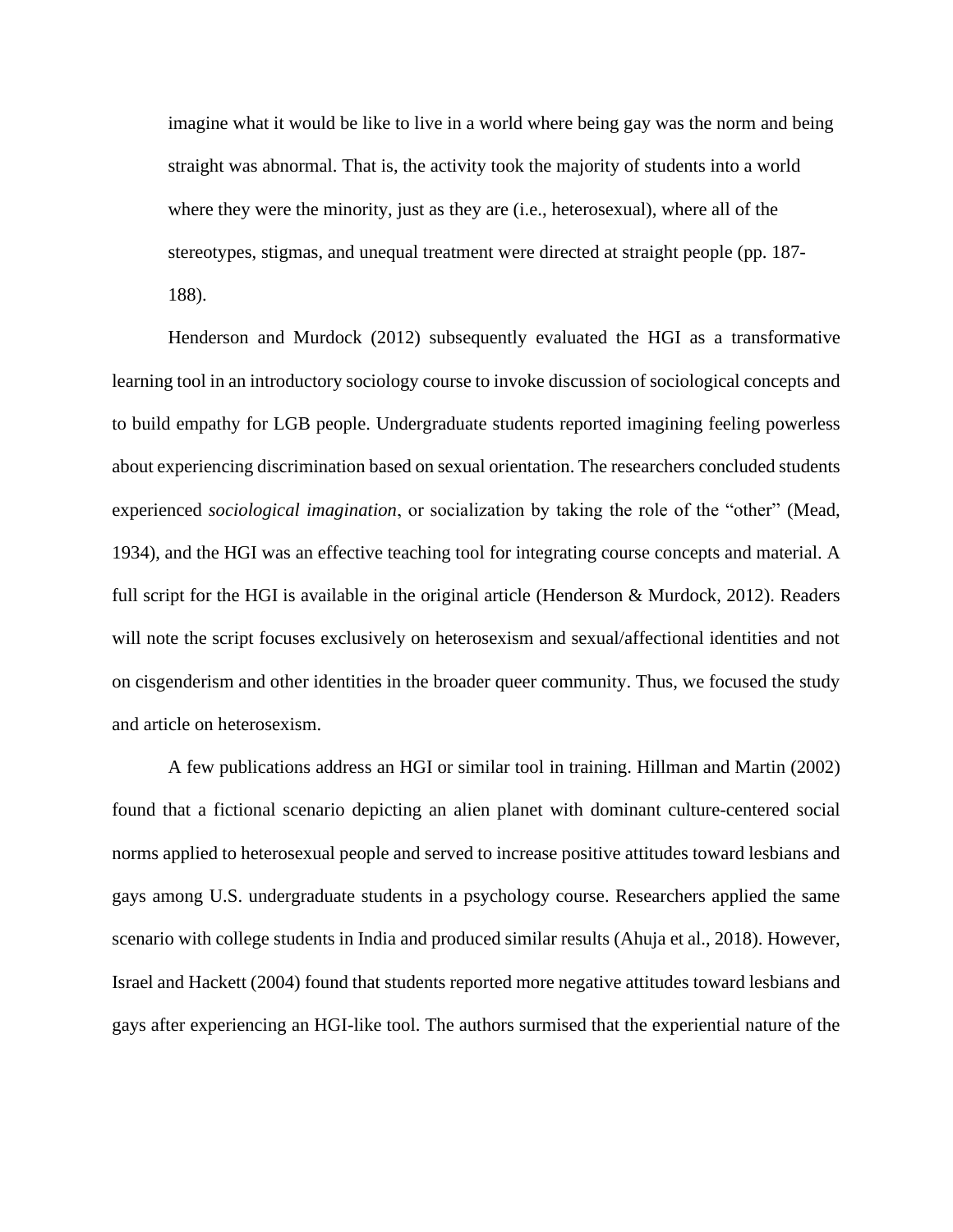tool prompted students to face their own negative stances more honestly, which allowed for more accurate post-assessment results.

A need remains for further research on GI as a teaching technique in counselor education. Several conceptual descriptions of GIs for counselor education exist, namely activities for teaching clinical concerns such as diagnosis (Kress et al., 2014) and eating disorders (DeLucia-Waack, 1999). Arredondo and Arciniega (2001) described using a GI on immigrant or refugee experiences to address multicultural counseling competencies (Sue et al., 1992). Despite the promising intersection between a GI activity – an andragogical tool for active and reflective learning – and the current MSJCCs, counselor ethics, and CACREP standards, Israel and Hackett (2004) remains the only published research on GI in counselor training. Notably, their study included noncounseling students and utilized quantitative research to compare information-based (i.e., lectures, videos) and attitude-based (i.e., a GI) teaching techniques.

Kress and colleagues (2014) specified that more qualitative research is needed to examine counseling students' experiences and perceptions of GI teaching activities. Researchers have called for expanded study on HGI-like teaching techniques beyond existing undergraduate samples (Ahuja et al., 2018; Hillman & Martin, 2002), and Israel and Hackett (2004) recommended qualitative inquiries to examine counseling students learning to serve LGB clients. A qualitative exploration of CITs' experiences with a published HGI activity would enhance understanding in counselor education about the utility of this active and reflective learning andragogical tools for enhancing awareness of heterosexism. The purpose of the current narrative study was to deeply explore students' intraphysic and collective process of engaging in the HGI and reflecting on its appropriateness for counselor training. The research question asked: What do students' stories say about their experience with an HGI in a counseling course?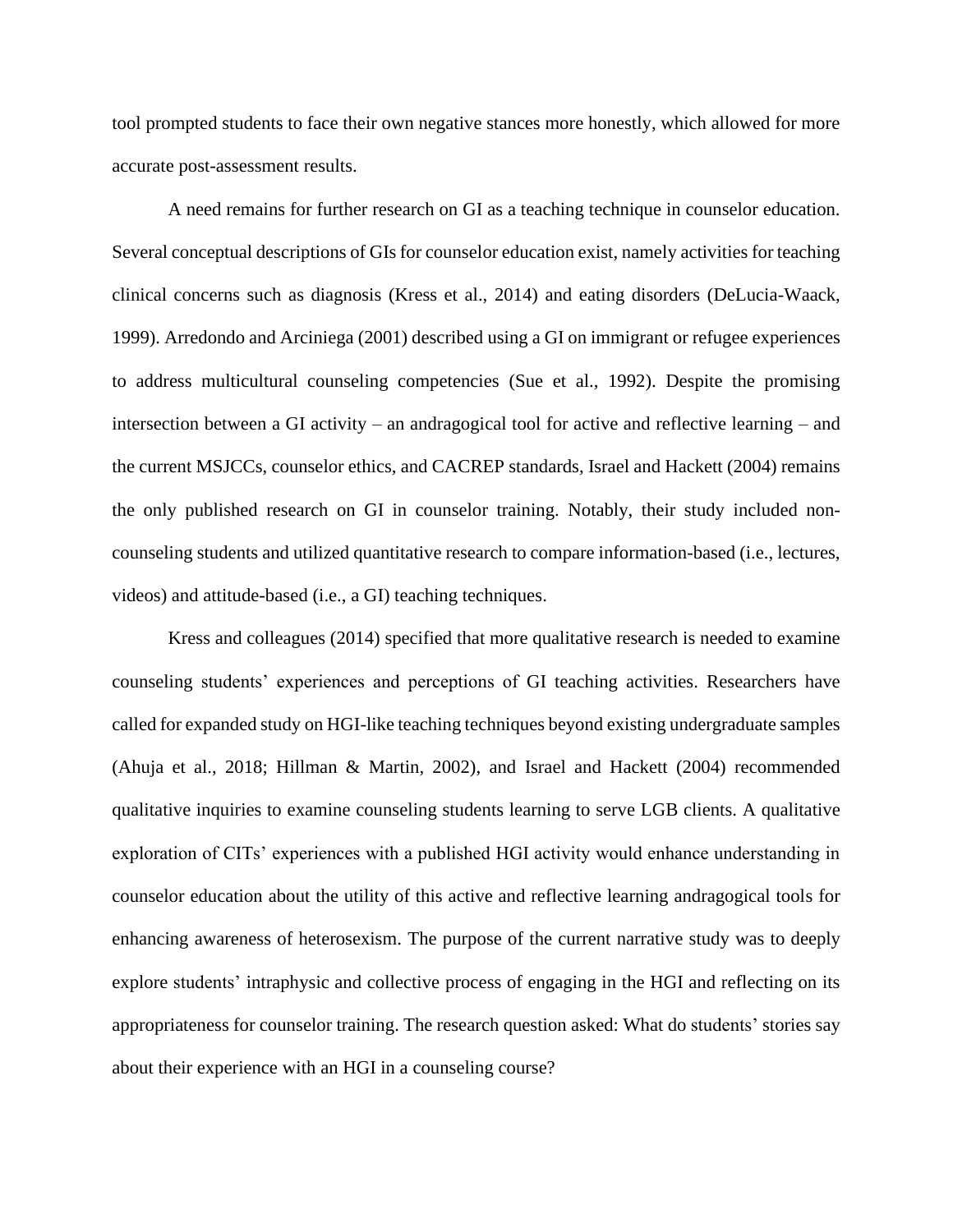#### **Method**

Fraser's (2004) line-by-line narrative analysis provided a suitable method for the current research question. This method derives from a critical paradigm informed by feminist and other theories in which reality is (a) defined through power struggles including privilege and oppression, (b) becomes known through examination of social structures, and (c) can be altered by research (Lincoln et al., 2011). Narrative inquiry allows researchers to understand individuals' experiences within a sociocultural context (Riessman, 2008), such as those in an HGI and a class. This approach supported exploration of how students described their HGI experience by studying their chosen terminology, to whom they assigned power, and how they described change over time (Clandinin & Connelly, 2000). Applying the critical paradigm to students' stories acknowledged that narratives can challenge social norms like those based in heterosexism (Fraser, 2004).

#### **Roles of the Researchers**

The first author, a PhD student in Counselor Education and Supervision at the time, designed the study, recruited participants, collected data, and served as co-analyst. The second author, a PhD student at the time, served as co-analyst. The third author, a faculty member with published research on guided imagery in education, served as auditor. We engaged in reflexivity to bolster trustworthiness: reflecting early and often throughout the study via journaling and coanalyst discussions.

I (first author) am a member of the LGB community and identify as bisexual/pansexual/ queer. I held potential biases in support of the HGI as someone who has (a) experienced and witnessed some of the oppression portrayed, (b) observed the mental health impact of oppression, and (c) seeks to promote individual learning and systemic change. My mix of reactions upon first reading the HGI and during analysis included surprise, concern, hope, and skepticism. I (second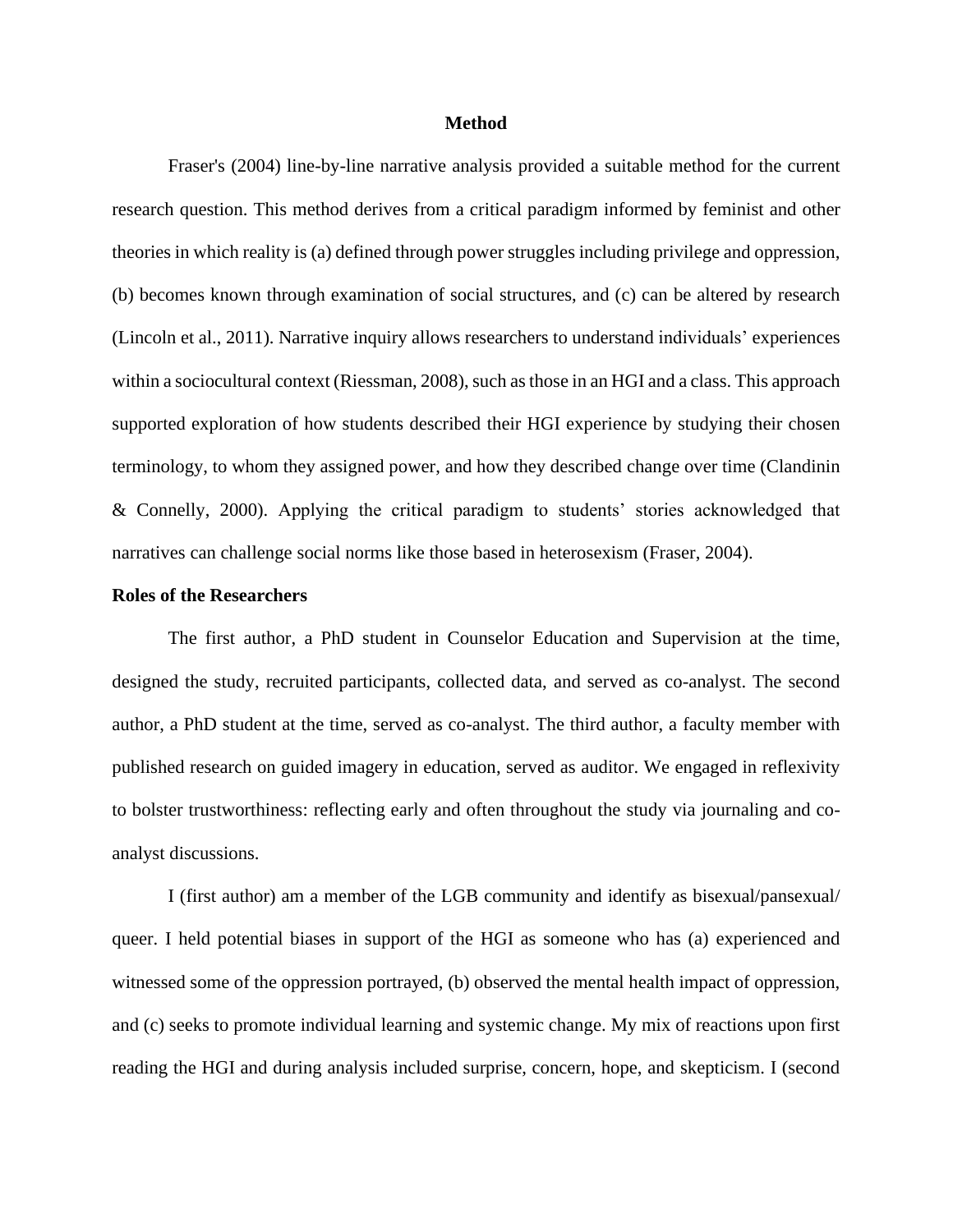author) identify as a cisgender, heterosexual woman. Potential biases I held in support of the HGI resulted from (a) my generational identity and belief that students would be more accepting and knowledgeable about prejudice enacted against the LGB community, (b) a counselor who is aware of my need for further training on experiences of LGB community members, and (c) a counselor educator (in training at the time of analysis) who seeks to instill and promote client advocacy in coursework. I (third author) identify as a cisgender, heterosexual woman. Potential biases I held in support of the HGI resulted from (a) an expectation that counseling students would be open and thoughtful about the experiences of others, particularly a marginalized population, and (b) my experience as a faculty member in counselor education for eighteen years observing graduate students' investment in advocacy within their communities.

#### **Participants and Data Collection**

Data collection began following approval from the university Institutional Review Board and research aligned with the ACA Code of Ethics (2014). Criterion and convenience sampling aligned with the study purpose (Miles et al., 2014). The sample included students in two sections of a graduate counseling course – *Orientation to Clinical Counseling* – in the western United States. This course was selected due to its introductory nature: it was less likely that students had already been exposed to program-specific content on heterosexism that is present in other courses. Thus, the activity represented an initial collective exploration of this topic for CITs.

The first author narrated and recorded the HGI on an audio device for consistent delivery. To address power and ethics, students had the option after hearing the HGI to provide consent for study participation or engage in an alternative activity. Neither activity was graded, and all students opted to participate in the research. The instructor was not present, and doctoral students who were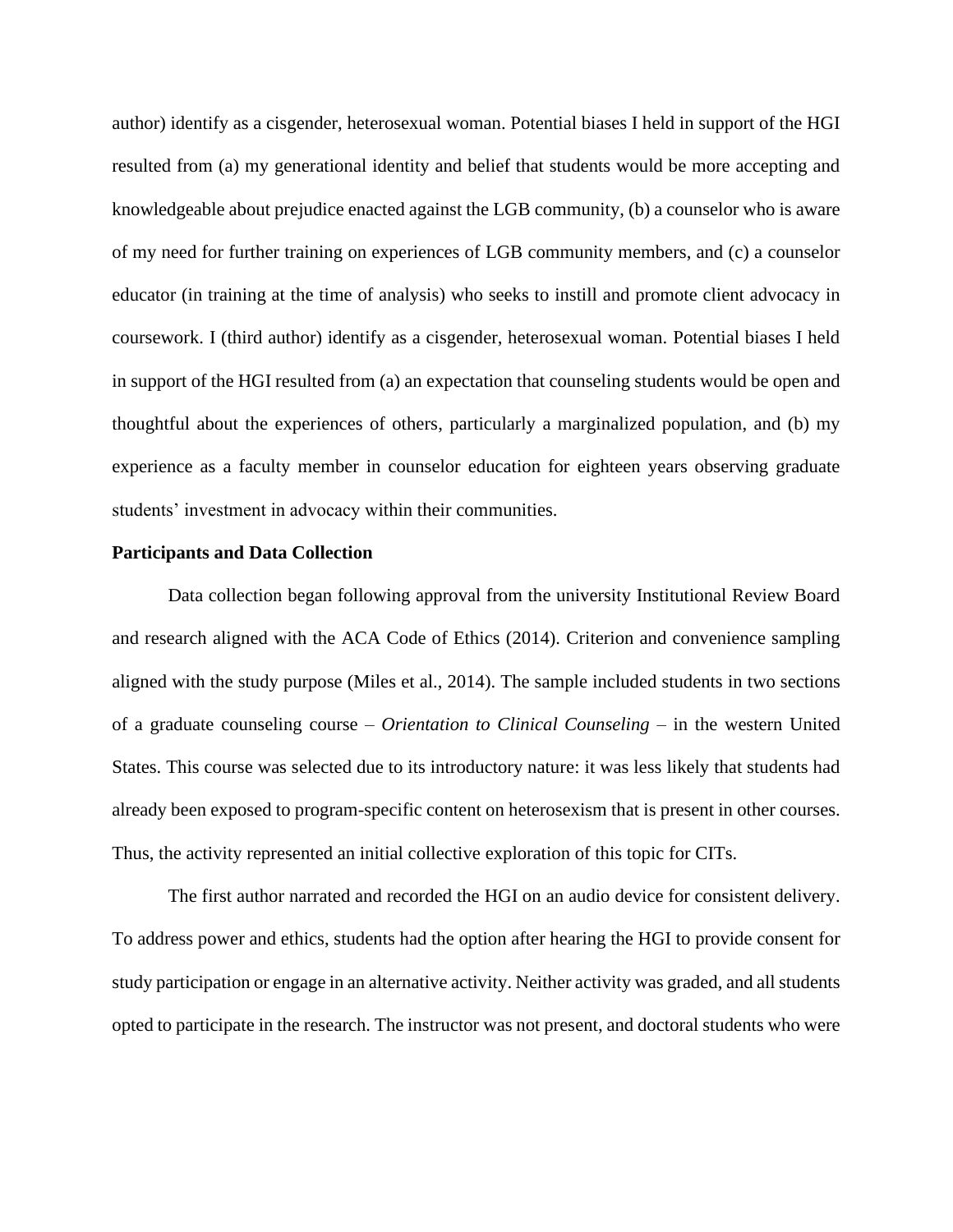trained in the HGI and in qualitative focus group procedures, but who were not connected to the course, facilitated the HGI and research activities.

Narrative approaches call for a wide range of sample sizes. The study's question and purpose concern the individual experience and collective narrative surrounding heterosexism as co-constructed among students in a class community. Mid-scale and larger samples serve to understand a collective narrative (Creswell, 2013) or to deconstruct certain discourses (Fraser, 2004). One type of purposeful sampling is convenience sampling, which we used to target recruitment of CITs in this course (Merriam, 2009). The total sample was 19 students: 8 students in one course section and 11 in another. A sample size under 20 comprising two classroom learning communities leverages the power of the method in that "line-by-line narrative analysis produces such fine-grained 'data'" (Fraser, 2004, p. 186). Due to an administrative oversight, only the second section completed a demographic questionnaire of mostly open-ended questions. All 11 students in the second section identified as White and 7 identified as female and 4 as male. Ages ranged from 23 to 49 years: most students (*n* = 7) were in their twenties, and 3 were in their thirties or forties. One student did not provide an age.

The consent, activity, and data collection occurred in the respective classrooms for each course section. A defining feature of narrative studies is the use of multiple forms of data to assemble human stories (Creswell, 2013). Two types of data were collected: one was individual, written reflections and the other was focus group interviews. This combination of individual telling and collective co-construction addressed Fraser's (2004) integration of intrapsychic, interpersonal, and cultural interactions in narrative analysis.

Individual reflections operated as "field texts" such as those recorded in a journal (Clandinin & Connelly, 2000, p. 80). Students completed the reflection by writing responses to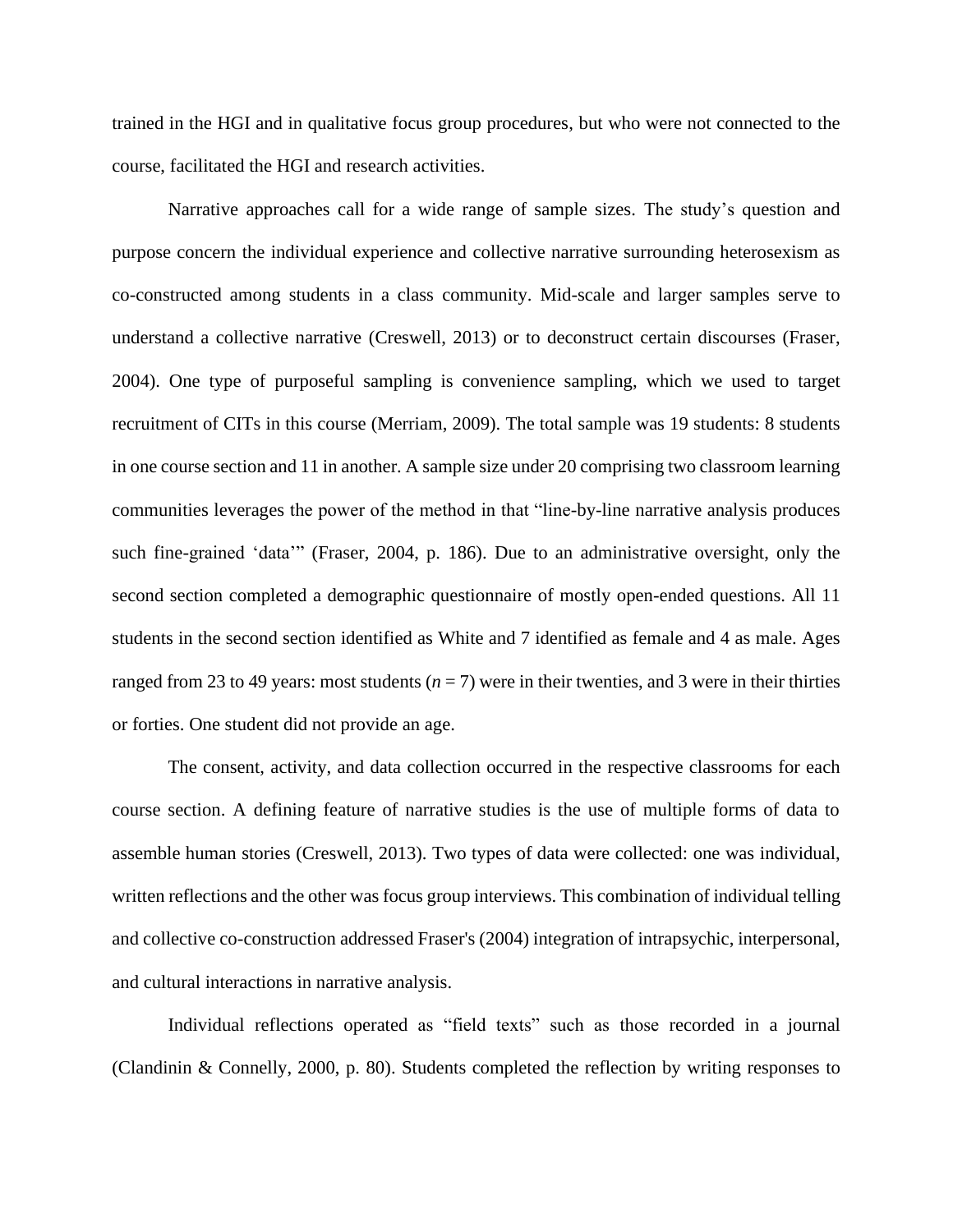prompts informed by narrative inquiry. These three prompts were devised and revised in research team conversations with the intention of addressing the temporal nature of students' experiences with the phenomenon (Clandinin & Connelly, 2000), the HGI:

- 1. Reflecting on the beginning of the guided imagery, please describe your experience.
- 2. Reflecting on the imagery, was there a moment that stood out to you? Please describe.
- 3. Following the imagery, what are your thoughts and feelings?

Participants then engaged in a one-hour focus group to collectively express their experiences of the HGI and explore its use in a counseling class. These discussions aligned with the socially constructed nature and the relatively shared experience of the HGI activity (Riessman, 2008). They involved these questions: 1) What are your reactions to this guided imagery being used in your course? 2) What impact do you imagine it could have on counseling students as individuals? 3) What impact do you imagine it could have on a class community?

#### **Data Analysis**

The co-analysts used Fraser's (2004) process to complete narrative data analysis. This established process involves seven phases: (1) hearing the stories, experiencing each other's emotions; (2) transcribing the material; (3) interpreting individual transcripts; (4) scanning across different domains of experience; (5) linking the personal with the political; (6) looking for commonalities and differences among participants; and (7) writing academic narratives about personal stories. We detail our application of this analytical process to the current study.

The first two phases involved noting affective responses while listening to audio recordings and reading and re-reading transcriptions. During phase  $3$  – interpreting individual transcripts – we used NVivo 11 (QSR International Pty Ltd., 2015) to conduct initial interpretation of each individual reflection independently from each other, then together, noting in particular students'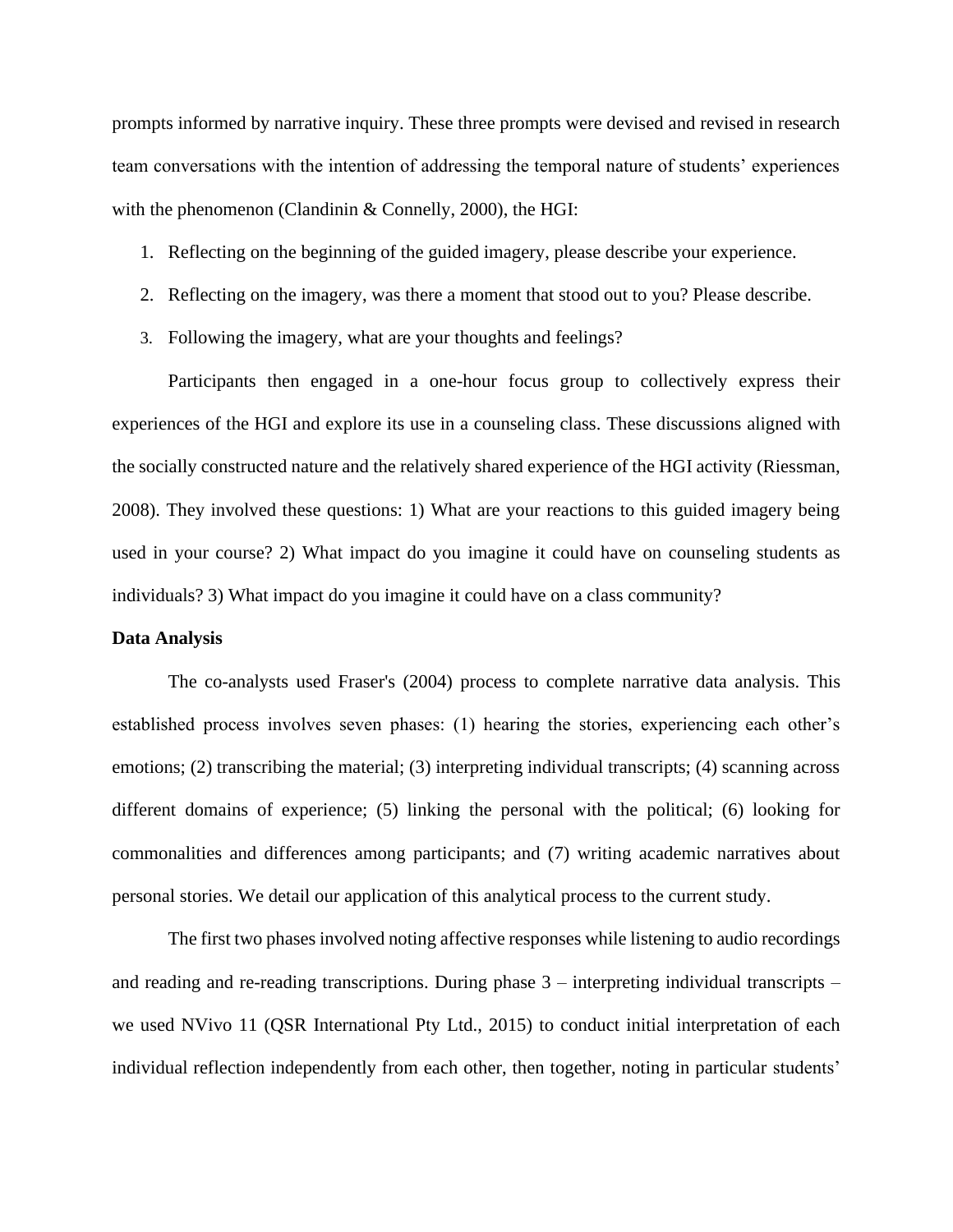chosen words, potential meanings, and contradictions. We repeated this process with the two focus group transcriptions.

Phase four and phase five served to explore participants' experiences across life domains, then in connection with sociopolitical power structures. For timeliness, one co-analyst conducted phase four while the other conducted phase five. We then presented our emergent reactions and recommendations upon hearing the other's work. Phase four involved scanning across domains of experience: intrapersonal, interpersonal, cultural, and structural aspects of stories. The co-analysts considered the participants' thoughts and feelings expressed individually (written reflections) and those expressed in relationships (focus group), as well as emerging popular culture narratives. Phase five serves to discern dominant discourses as potential frameworks to understand the stories. This involved linking students' individual and class stories with relevant social narratives, particularly those about oppression and lived experiences of LGB people.

Fraser's (2004) narrative method contains two final phases. In phase six, we identified commonalities and differences among and between participants. These surfaced for individuals and sections. Patterns that emerged guided final themes. Phase seven involved drafting narratives about the stories, first separately as co-analysts, and then together. We determined how common plots unfolded and the material environment mediated students' experiences of the HGI. We then critically examined our decisions about foci of the storied findings, including adequate attention on perspectives that challenge the research assumptions.

#### **Trustworthiness**

We used multiple methods to enhance trustworthiness. Thorough reflexivity informed our researcher stances (Merriam, 2009). Additionally, the two co-analysts adopted the practice of bridling (Stutey et al., 2020; Vagle, 2010) for intentional reflection throughout analysis and writing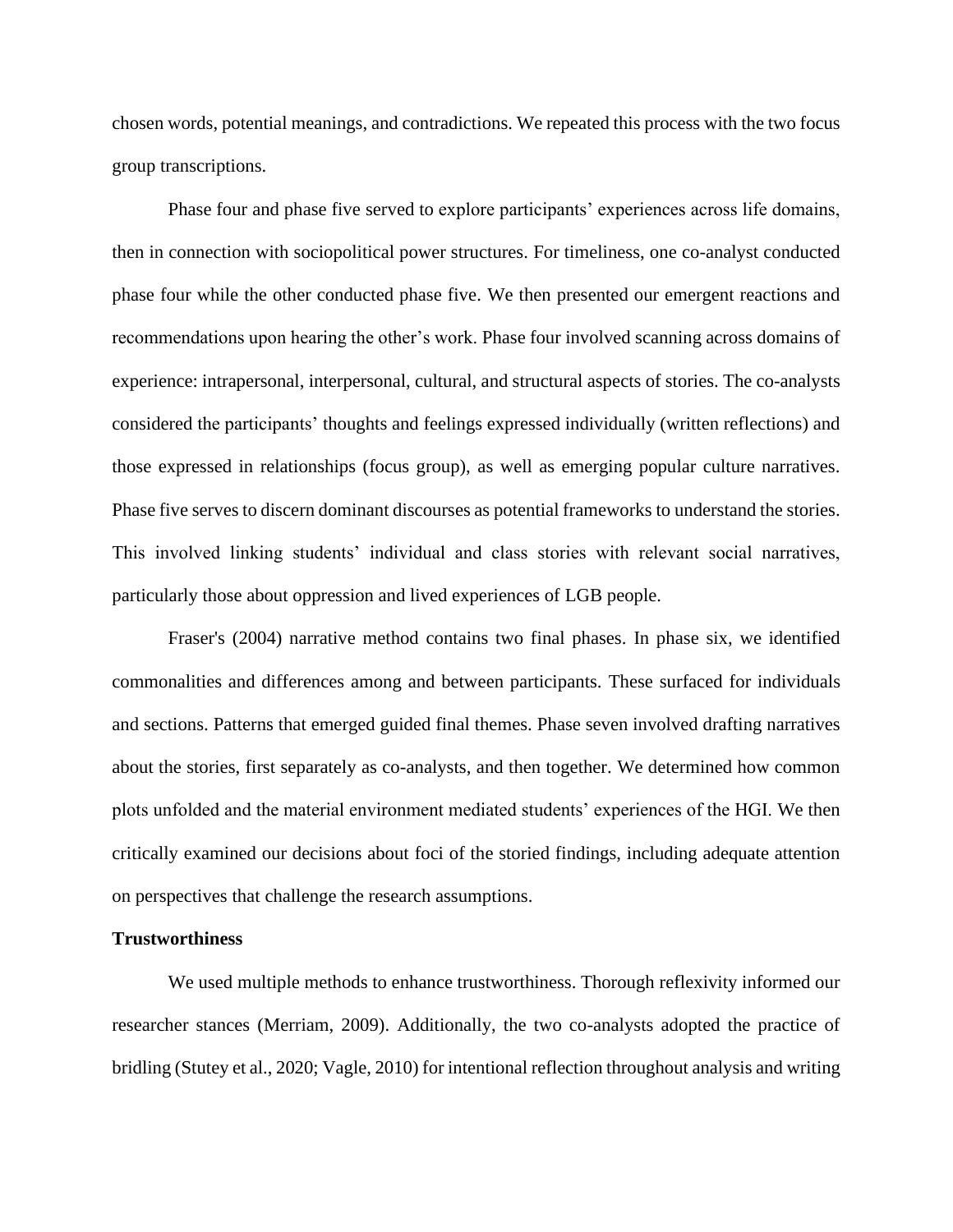about our notions on heterosexism and the HGI. Our reflexive process was both individual and collective in that we shared and discussed our initial and subsequent introspective reflections with each other during ongoing analysis meetings.

Triangulation involved identifying themes across two types of data – individual reflections and group interviews – and through independent evaluation and consensual validation of coanalysts (Creswell, 2013). The third author served as an auditor, reviewing the audit trail and the preliminary and final conclusions of the researchers. The audit trail consisted of a document mapping the location of files related to the design plan – Fraser's (2004) article, a step-by-step procedural document, and a draft of the Method section; files containing study data (i.e., demographic questionnaires and coded written reflections and focus group transcriptions); analytic memos; and emergent findings. The auditor reviewed the files and confirmed the co-analysts followed the design plan. She followed the researchers' interpretations and provided feedback on the initial draft of the findings, particularly regarding participants' emotional expressions that supported the themes and suggestions about organization of subthemes. Overall, she confirmed that the final results represented the data through the critical narrative lens used. Finally, the manuscript offers a fairly rich, thick description about the context, process, and findings so readers can ascertain transferability to their contexts (Merriam, 2009).

#### **Findings**

The analysis produced findings to answer the research question: What do students' stories say about their experience with an HGI in a counseling course? As shown in Table 1, findings from the written reflections and focus groups included three themes, each with two or three subthemes. The first theme – *Safe and/vs. comfortable* – emerged from students' narratives about lack of safety or comfort for minorities and for themselves as students. *Rights and doing what's*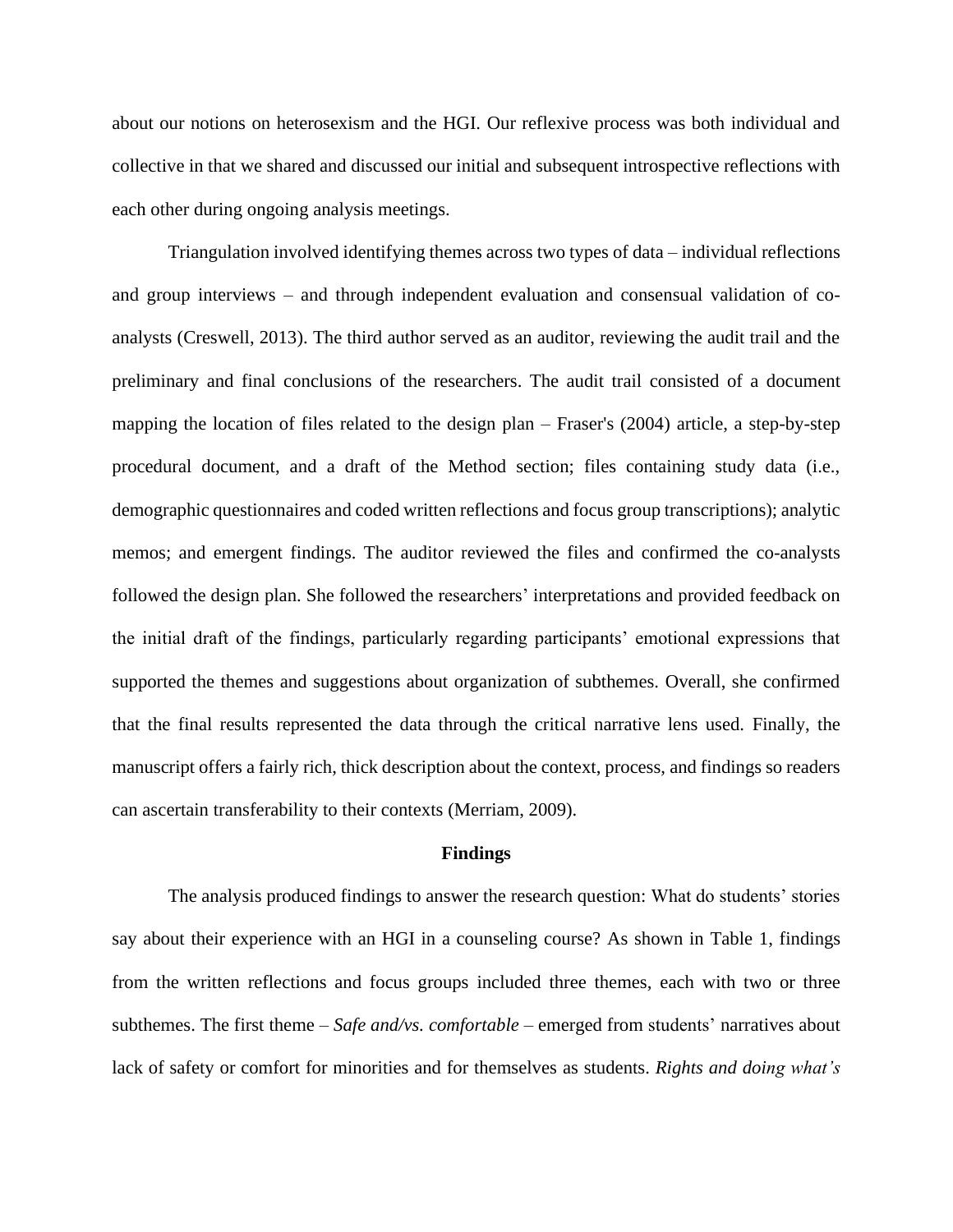*right* – captures the struggle to align national narratives with students' own perceptual reality and to reconcile their behavior with conflicting guidance from others. The final theme – *(Re)defining self and other* – concerned personal and professional identity.

Table 1

| <b>Themes</b>                 | <b>Subthemes</b>                                       |
|-------------------------------|--------------------------------------------------------|
| Unsafe and Uncomfortable      | It is unsafe to be in the minority.                    |
|                               | This topic is uncomfortable. Is it safe to talk about? |
| Rights and Doing What's Right | Questioning America as land of the free                |
|                               | Struggling to know the right thing to do               |
| (Re)defining Self and Other   | My stance is who I am.                                 |
|                               | Acknowledging or minimizing privilege                  |
|                               | Who are we as developing counselors?                   |

*Narrative Themes and Subthemes*

#### **Unsafe and Uncomfortable**

Participants' narratives displayed two subthemes about perceptions of lacking safety and experiencing discomfort. In one, students focused on the lived experience of people from minoritized communities, who they called "minorities." In the other, they described their experiences as students. Both subthemes arose in individual reflections and class discussions.

# *It Is Unsafe to Be in the Minority*

Students described feeling mixed emotions including shock, confusion, and fear as they adopted the role of a targeted minority during the HGI. As they recalled entering and proceeding through the HGI experience, their reflections first focused on being "in the minority." Many described feeling alone quickly after realizing that their orientation placed them in the minority,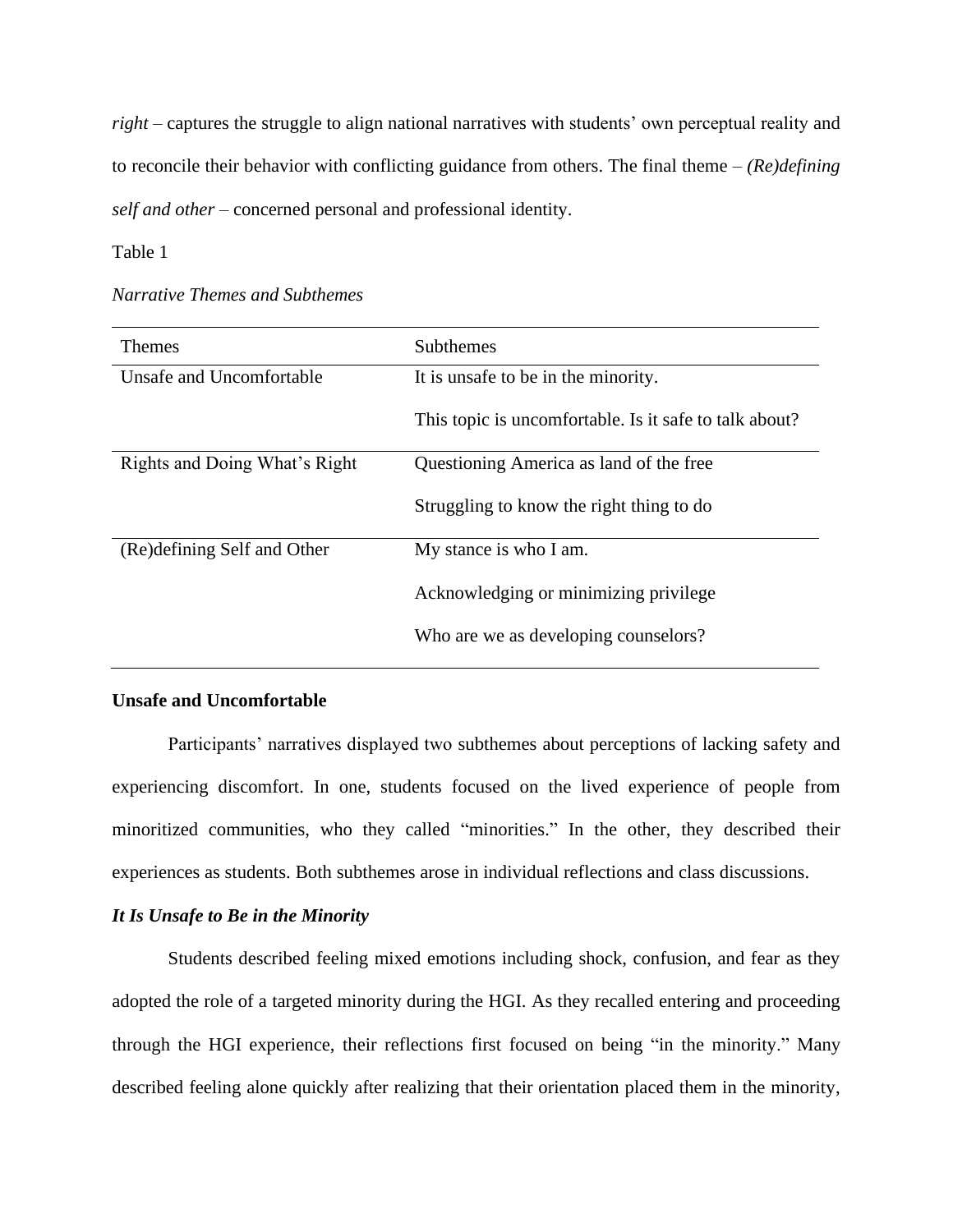and some described later searching to find others like them in the imagery as it progressed. Their feelings of aloneness prompted fear. Students perceived the minority experience – during the HGI and what they imagine others have in real life – as emotionally unsafe or violent. Thus, being in the minority, an experience that some mentioned was new to them, was scary in and of itself. Simply being among more people unlike them than similar to them was uncomfortable and threatening. One student described feeling his privileges "ripped away" and having to "fight for them back and justify who I am to society." Another concluded: "It is very shameful to be a part of a minority whose sexuality is seen by the majority as disgusting and sinful."

#### *This Topic Is Uncomfortable. Is It Safe to Talk about?*

Their feelings of being unsafe or uncomfortable in the storyline of the HGI extended into the classroom. Some looked for an agenda in the HGI activity: "It was so jarring, then naturally my intuition says 'Are we being manipulated or coerced?'" Students shared their surprise about HGI content because the HGI differed from their preconceptions of guided imageries as peaceful experiences and also because homosexuality is a "touchy subject" to discuss in a classroom and in larger society:

I, I uhh, teach a class about sex and relationships and we talk about homosexuality. And it's ahh, it makes people upset, so umm and uhh, whether you go one side or the other, you know. And it's really hard it's really hard to walk a ground of unbias. That's almost impossible. It really is.

#### **Rights and Doing What's Right**

The second theme concerns both civil and other rights and making the right decisions. When discussing the HGI, participants challenged the dominant narrative of the U.S. as a welcoming place that guarantees equality and rights for all: "I think part of our problem is we are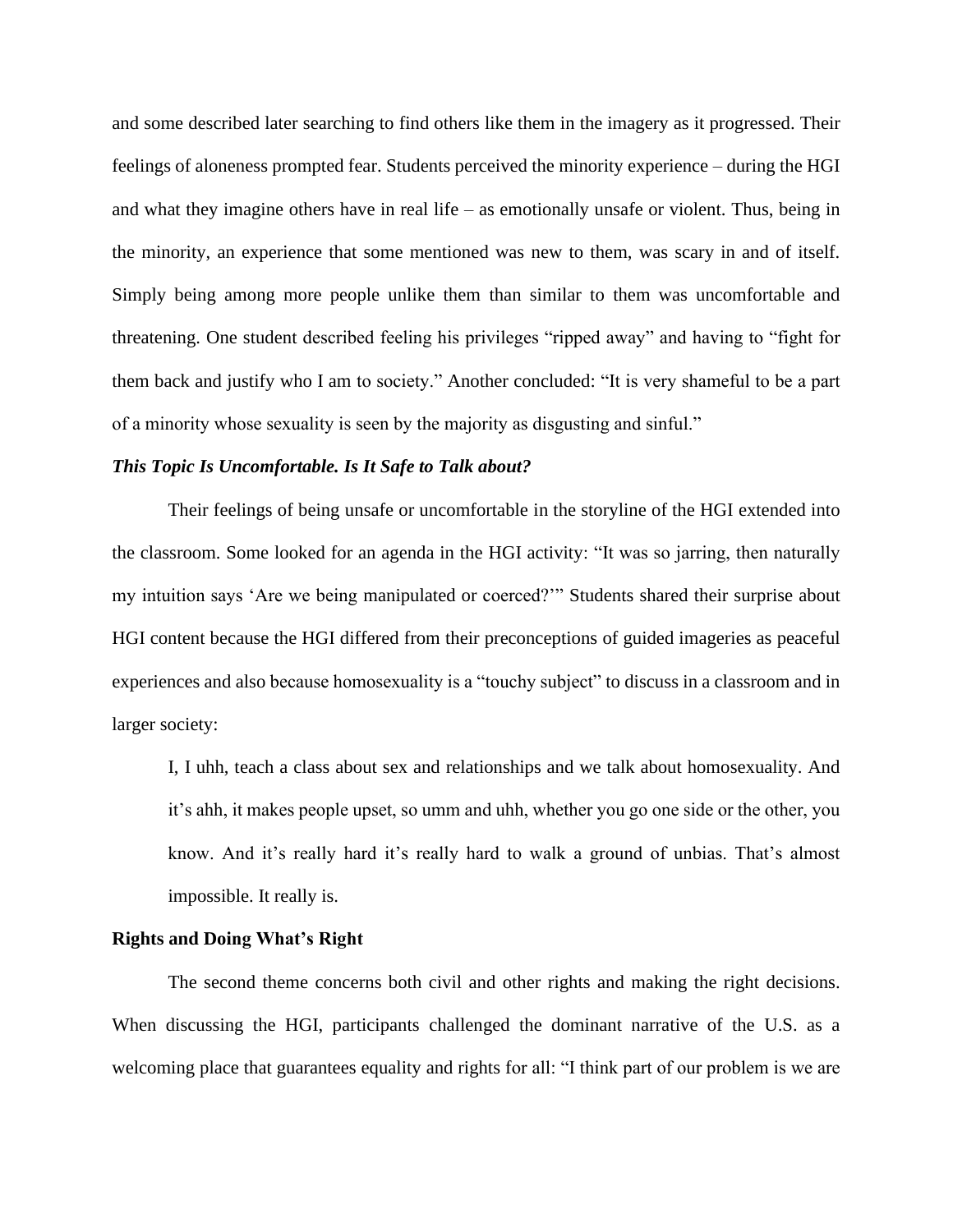inundated with this information as a society [that] America has solved all of its problems with bias, with prejudice." Many students described the HGI as a criticism of American culture: "The single question/moment that stood out was the 'what's wrong with you' statement. That is clearly the way difference/diversity has been handled in American Culture." A few students zeroed in on the cultural critique of the HGI as a beneficial attribute for a class activity and pointed out that "Because the imagery is such a strong mirror of many stereotypical attitudes that have dominated American culture in the recent past (and may still do so today), it's a useful exercise in turning the point-of-view."

A specific conversation emerged about rights as students discussed freedom from oppression related to regional culture in the U.S. One student mused: "I'm wondering if where the university was within the nation that this was used if that would make a difference. Like, maybe students over on east coast have a completely different response than we do right now or in the south…" Another student addressed racism: "I think that's regional also, because a friend of mind moved down to Florida and came running right back because people were still using the N-word and they were teaching their small children the N-word. He came flying back out of there so fast it wasn't funny: 'I don't belong here.'"

The second subtheme about "right" emerged as students struggled to define the right thing to do amidst values conflicts that they were experiencing. Students wrestled outwardly between staying "neutral" or taking action: "It's so hard to be neutral place…so it's about how to get people to think in terms where they don't rely on presumptions and cultural assumptions and patterns and models." Some students described the emotional reflection involved in this struggle as they reflected on the internal dialogue they experienced while proceeding through the HGI as an oppressed sexual minority: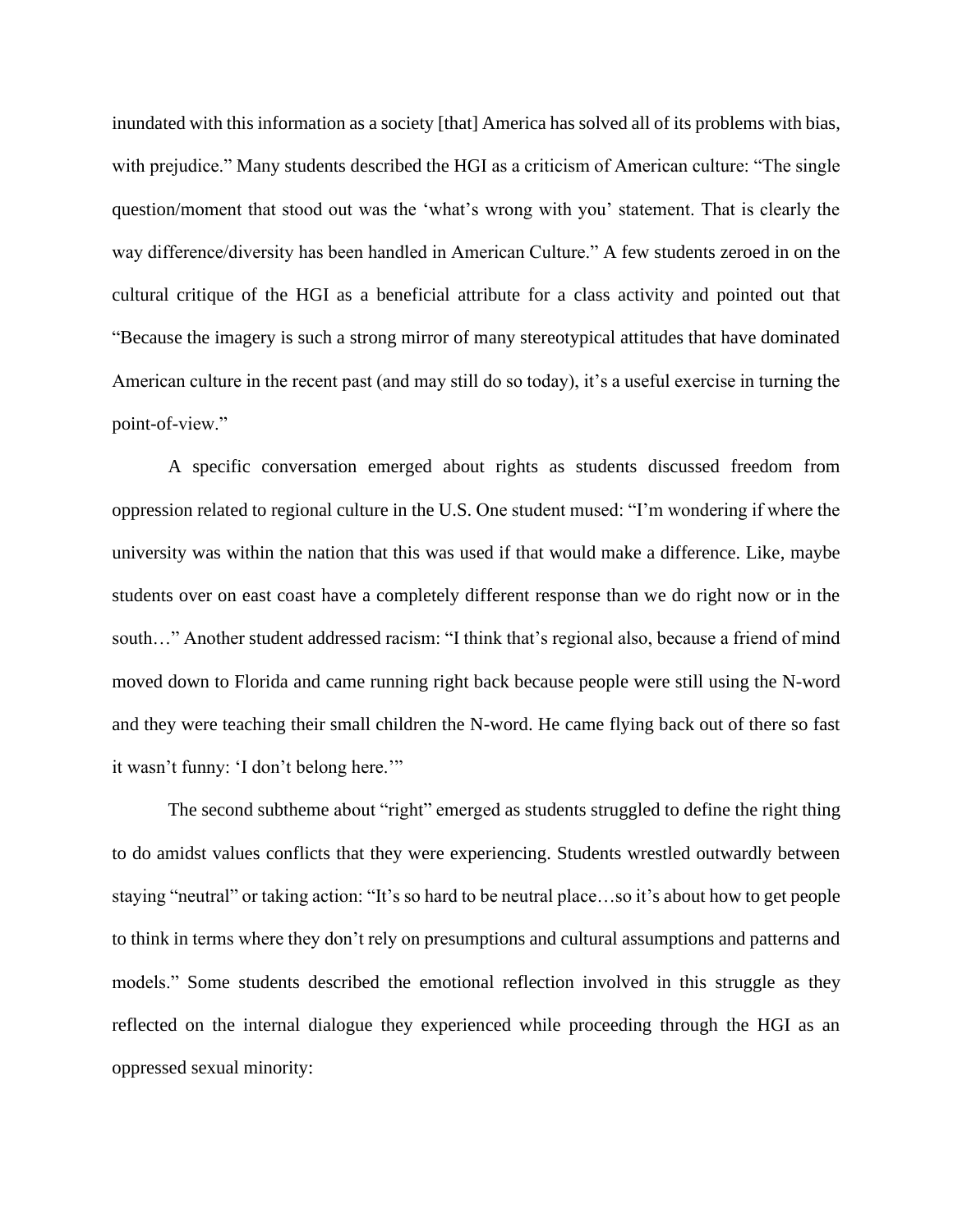It seemed very unfair, prejudice and hard hearted. I wondered why others felt the need to go out of their way to make life miserable. I'm glad that I have never participated in such cruel and senseless activity. I wonder how I would respond if I witnessed such activity. Would I speak up for the minority and try to defend them?

#### **(Re)defining Self and Other**

Students' narratives contained stories of defining and/or redefining themselves and others via their stances on the topic of homophobia, their own awareness (or lack of) privilege, and their conceptualizations of what being a counselor entails in the context of oppression. The HGI activity prompted several students to self-identify as heterosexual but not anti-gay in the written individual reflections they completed following the activity and before the discussion one example stated, "That's part of the reason it was hard for me to get there *(to get into the imagery)* because I don't have those feelings toward that population." Some stances accompanied emotional reflections: "When I think of how homosexuals must feel, it makes me angry and embarrassed that many heteros feel this way." Co-analysts coded these and similar quotes that emerged from written reflections and groups discussions as *incredulousness* because students seemed focused on their own surprised stance that this heterosexist society oppresses LGB people: "Dominant culture feels the need or thinks it has the right to control, change or 'fix' any minority group at all. It's just astounding." Notably, one student described a change in beliefs:

Before this imagery, homosexuality went against my religious beliefs but the bottom line is that homosexuals are people with feelings, wants, and desires. And who am I or who is society to take away what makes them happy or authentic?

The second subtheme on identities concerned privilege. Although only one participant used the word "privileges" verbatim, students' reflections and discussions centered their identities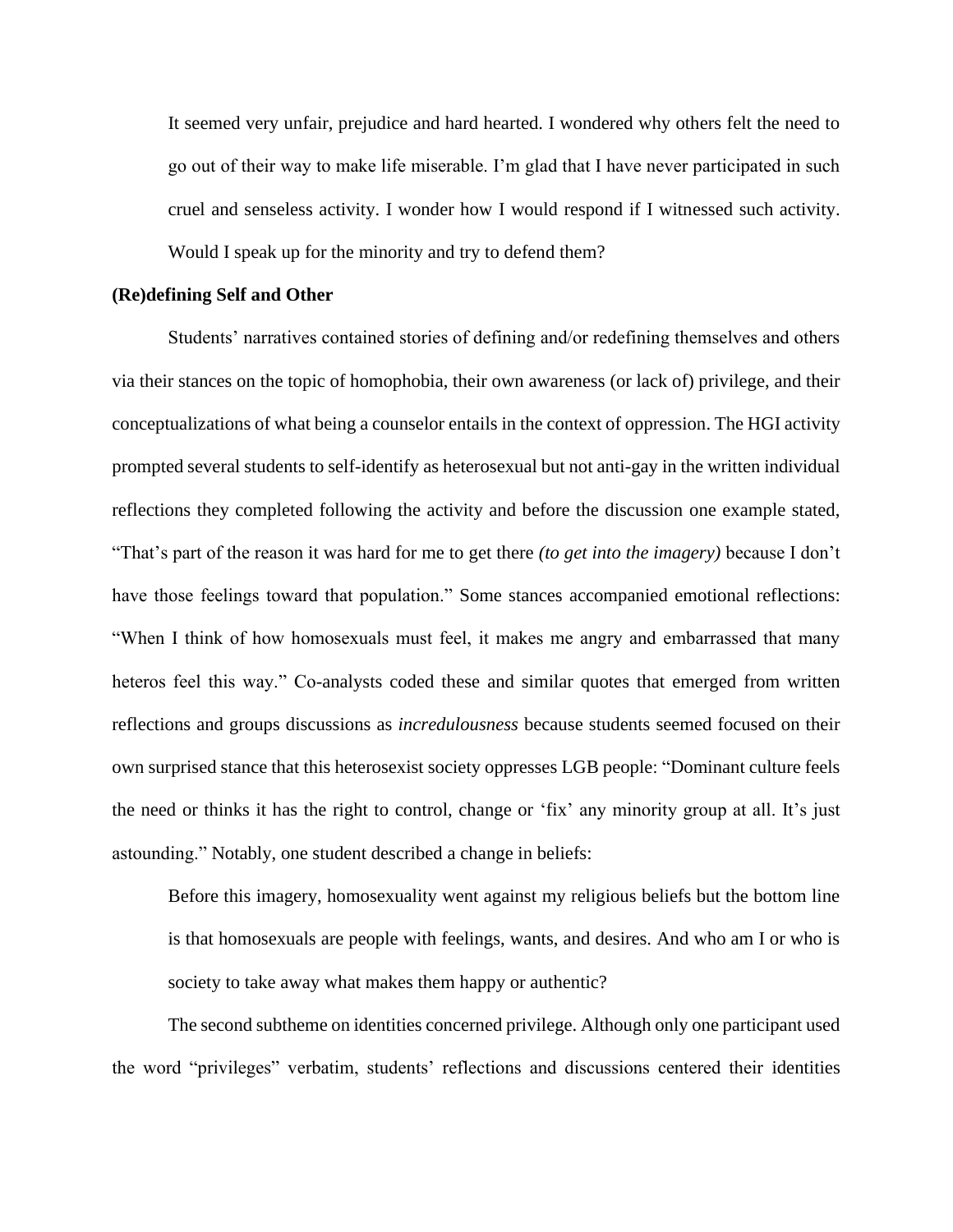related to the privilege they seemed to recognize anew upon experiencing the HGI or continued to deny, if subconsciously. Some students noted that the HGI activity increased their awareness of oppression. One described the inner dialogue and emotional response they had while experiencing the HGI:

When the narrator was talking about world/society and said 'it's expected' that you marry someone of the same sex. That really allowed me to think and to feel what that would be like. I could really feel 'But I don't want to do that' and a feeling of shame that might go along with that.

Some students minimized their privilege. One student concluded that empathizing is their only role in oppression: "I have never felt marginalized or outcast and cannot 'picture' what it would feel like in such a short exercise. I can only try to empathize." Another acknowledged privilege as a reason for an emotional disconnect: "It is difficult to feel what others are describing as discriminating, being a White male." Another minimization was denying differences between the privileged and oppressed groups displayed in the HGI, such as this students' retrospective evaluation of the HGI as a class activity:

It is a good opportunity to educate people to show them that this is what they are going through and we're not so different from you. Like the part about 'You can't love the person or have a family or have goals.' But that is something that everyone can relate to. It doesn't matter your orientation, ya know.

The third subtheme involved professional identity. As students reflected on the HGI experience, they looked forward into their future roles as counselors vis-à-vis their understanding of professional values in the counseling field: "I'm going to have to internally process myself as to what I'm doing on the inside as a counselor and how that pertains to the person that I really need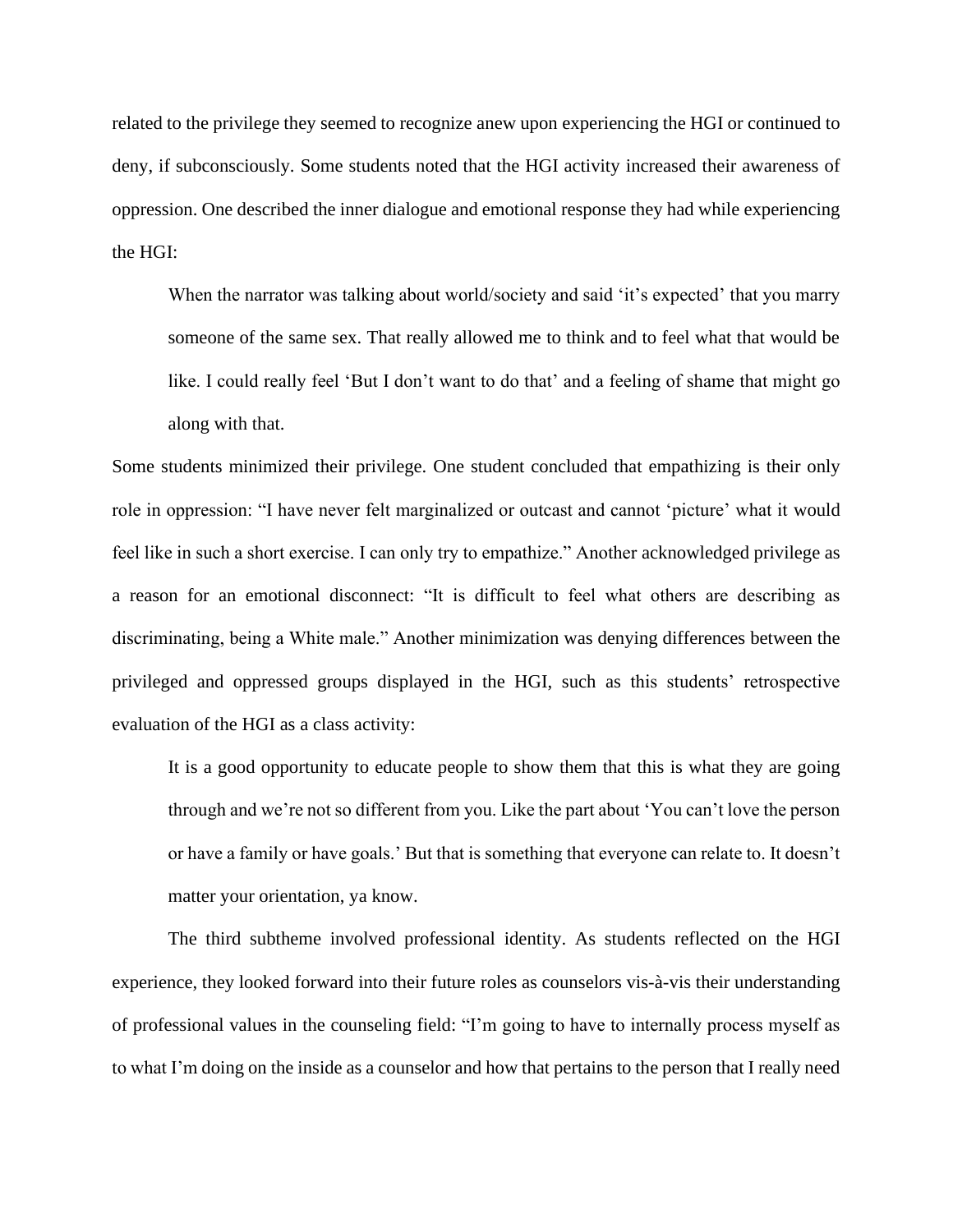to affect." One student imagined their responsibility with future clients who might be struggling to accept someone else coming out: "They want to be able to process that in a way that will allow them to continue to have this good relationship with the other person." Another summarized a collective narrative of the students' shared HGI experience which centered on overlapping individual and professional identities as current peers in the counseling program and future colleagues in the counseling field:

As a class, it's not really about saying 'Well, this is right or wrong.' It is about saying,

'Well, we could potentially work with a family where you want to help the individual who is being discriminated against because they are identifying themself (sic) as homosexual.' But at the same time, they want to have relationships with people who are imposing their values on them. And so how do we help the bigger picture? How do we work - and that's the same true in the class - how do we work as colleagues and as peers with varying backgrounds on ideas and families and histories? …It's not really about being right or wrong, it's about how to communicate effectively so that we can understand each other and through that being able to let go of some our bias. That's really how you process things anyways by hearing about their perspectives.

#### **Discussion**

There are numerous suggestions in the literature for increasing students' awareness through reflective practice and active learning strategies, but scant previous research concerned the impact of guided imagery in counselor education. The current study's aim was to explore CITs' stories about experiencing an HGI. Overall, the study adds to the literature on the utility of an HGI for addressing heterosexism and particularly underscores existing literature about the transformative potential of andragogy aimed at critical reflection, the centrality of students' perceived emotional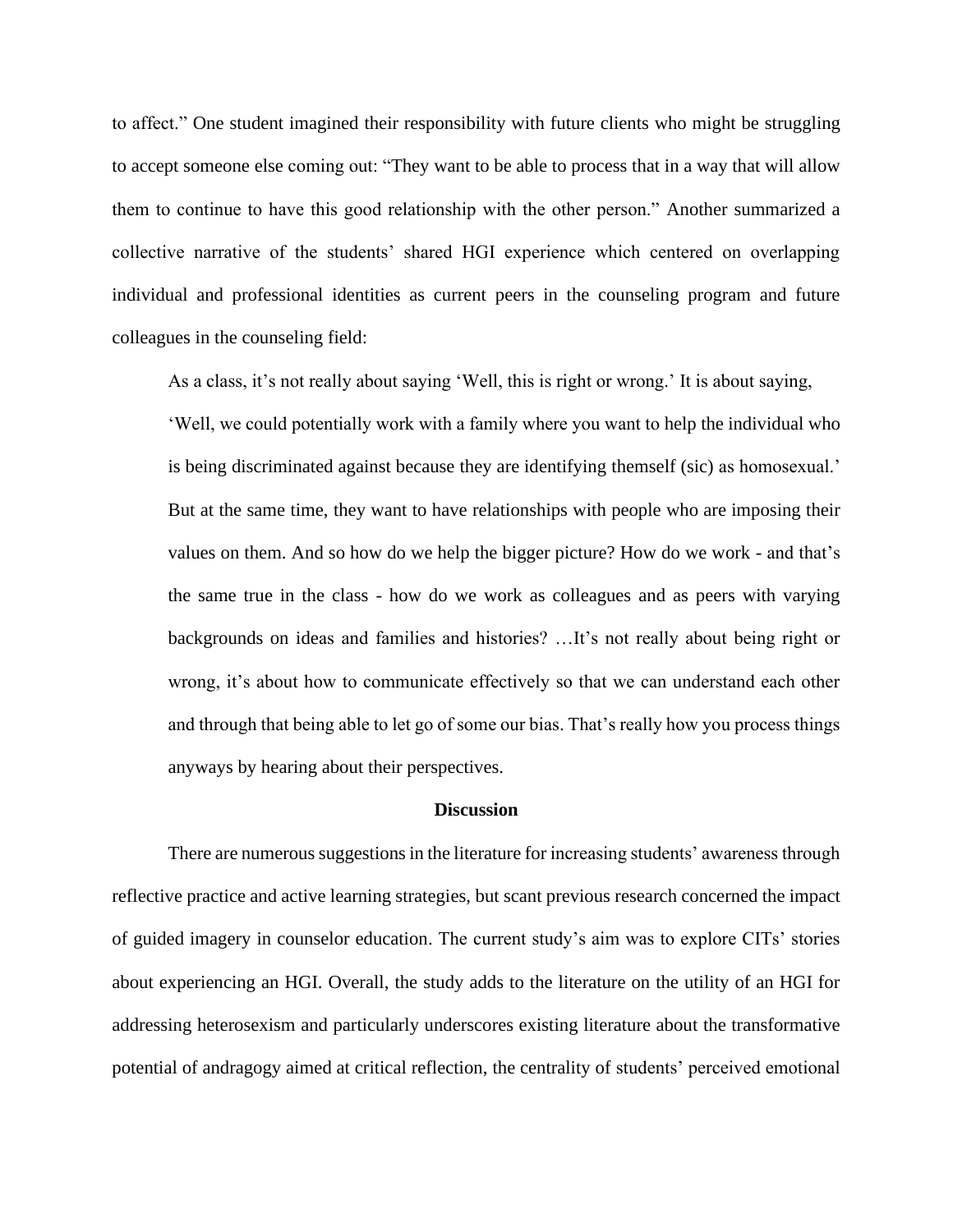safety, and the capacity to deepen professional identity development through multicultural training. The study's findings also add to the literature concerning what the term *active learning* entails.

The theme Unsafe and Uncomfortable represented students' descriptions of discomfort or uncertain safety for themselves in the classroom and/or for LGB people and people of color. These feelings are similar to those LGB people have when faced with heterosexism (Eady et al., 2011; Israel et al., 2008). Some participants expressed concern that LGB students might be hurt by the HGI activity, though several saw it as a helpful teaching tool. This is in accordance with Hays and colleagues' (2007) finding that CITs preferred having dialogue about sexual minorities in what they believe is a safe classroom environment. This finding demonstrates the utility of the HGI for CITs to experience and express empathy toward LGB people experiencing heterosexism. As with studies of this HGI or a similar tool used in undergraduate classrooms, the CITs engaged in perspective taking, imagining the marginalization described in the imagery (Henderson & Murdock, 2012).

This finding also echoes a longstanding critique in education about the inherent limitation of spaces that students experience as safe and comfortable. Robert Boostrom (1997, 1998) used the work of three female educators – Christine Hawkins, Donna H. Kerr, and Judy Pollak – to summarize a challenge for educators to interrogate the use of the term *safe space*. Although educational safe spaces may feel comfortable and stress-free, they limit critical thinking and transformative growth thereby stifling individual learning and societal change.

Part of the second theme concerned deciding the right thing to do and the third thing involved establishing and, for some, negotiating one's identity. Many participants were unsure how to react to situations in the HGI given their own conflicting views and beliefs. They reflected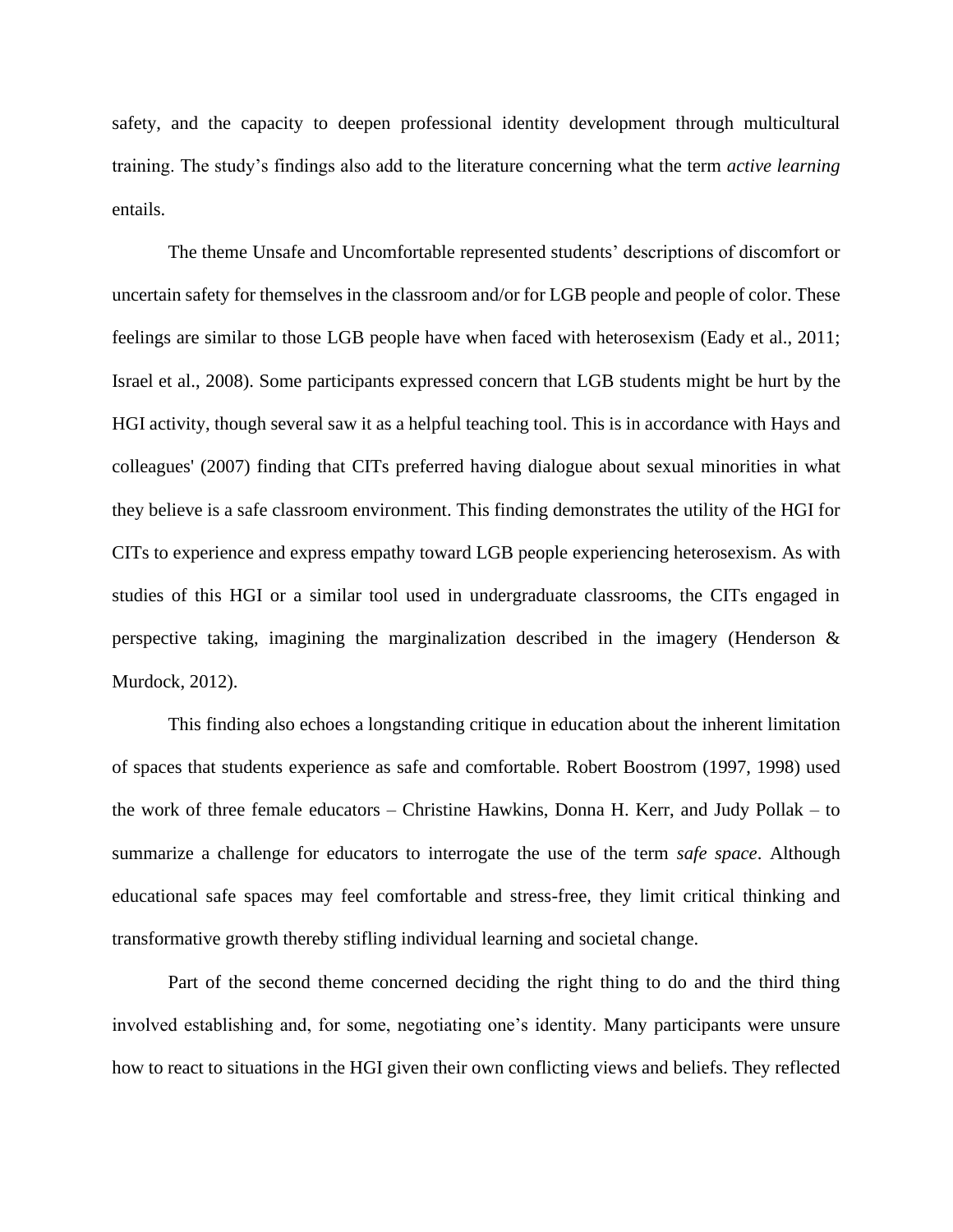on past experiences, reevaluated their responses to heterosexism, and expressed uncertainty about if and how to be supportive in the future. Some noted that the HGI challenged their beliefs and prompted them to wrestle with their heterosexual privilege.

Students' concern may indicate their awareness of LGB oppression couples with a lack of confidence and competence to address it (Graham et al., 2012). Feeling helpless about counseling LGB clients while experiencing a brief scenario from the oppressed perspective may have led students to feel disempowered. Some students cautioned the focus group facilitators about using the HGI. At times, students expressed anger or defensiveness, questioned the intentions of the researcher or facilitator, and appeared to negotiate their relationships as a class as if group status was threatened. Some students reacted by taking a role of protector, possibly as a defensive response to reduce vulnerability and/or to reestablish empowerment or heterosexual dominance. DiAngelo (2011) described *White fragility* as "a state in which even a minimum amount of racial stress becomes intolerable, triggering a range of defensive moves" and explained one move as "the outward display of emotions such as anger, fear, and guilt" (p. 54). Sapp (2017) argued that a similar phenomenon, *heterosexual fragility*, underlies anger and "pushback from students" who are heterosexual (p. 7). This may partly explain reactive and cautionary responses among this and other samples (i.e., Israel & Hackett, 2004).

Among the identities that students described exploring in the (Re)defining Self and Other theme was that of their growing professional self. Erby (2019) concluded that a multicultural experiential group that occurred early in CITs' training "can capitalize on receptivity in emerging professional identity" (p. 248) as outlined in Rønnestad and Skovholt's (2003) earlier work. The current study's findings provide another example of this potential impact of early multicultural placement (i.e., in an orientation course). It also appears to highlight the complex relationship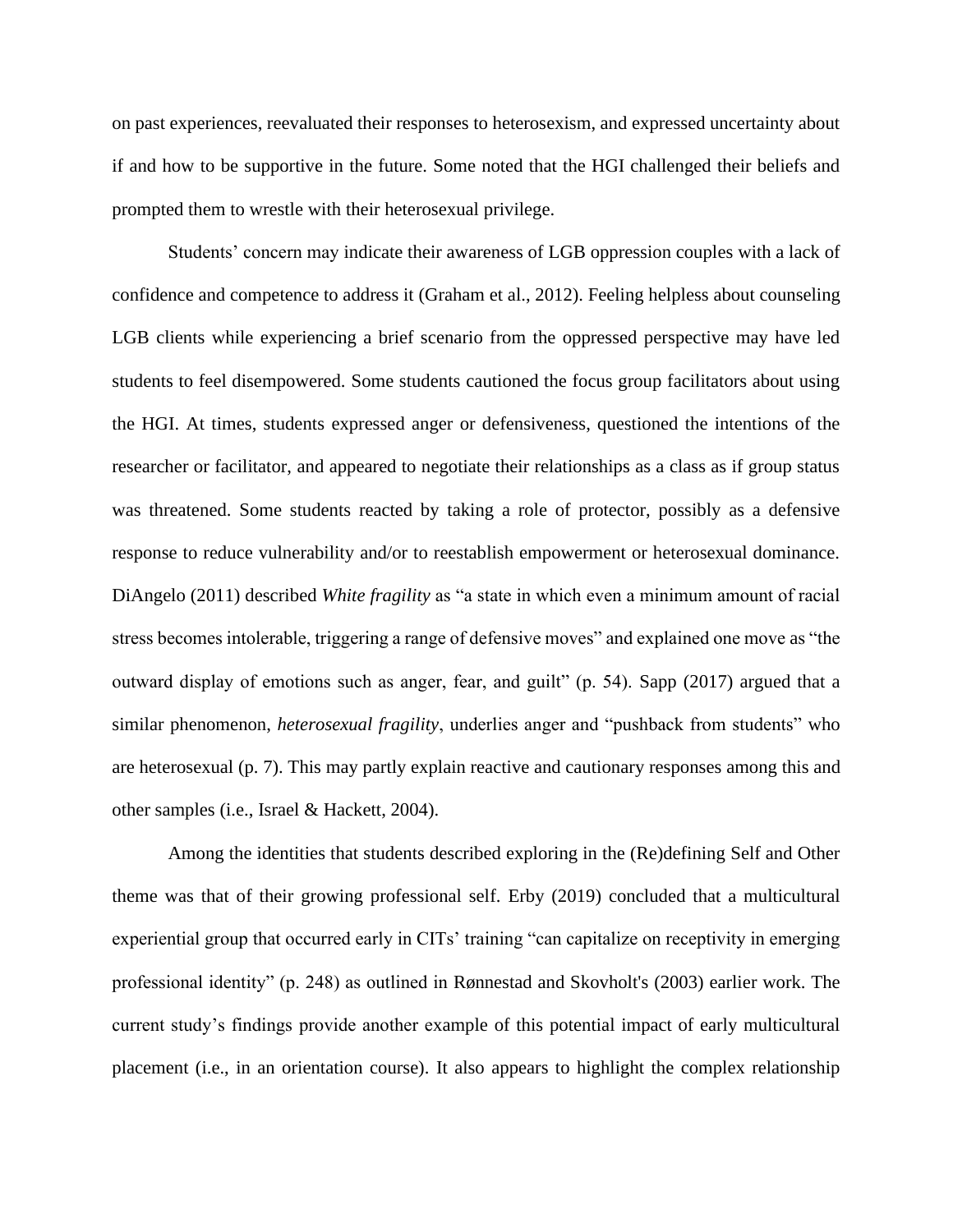between individual identity (i.e., personal demographics such as sexual orientation and one's stance or belief that may be experiencing clarification) and CITs' professional identity. This finding seems to support infusion throughout the counseling curriculum as an approach to multicultural competency training.

Finally, these findings support an expanded definition of active learning. A traditional definition focused on cognitive development such as understanding, recall, and problem-solving (Brown et al., 1999). The *Handbook for Teaching and Learning in Higher Education* (Fry et al., 2003) offers a broader definition: "a process of engaging with the learning task at both the cognitive and affective level" (p. 432). This broader definition received support from a comparison by Young et al. (2009) of four types of lectures ranging from fully passive to active learning. Similar to results from a lecture involving student discussion, the author's found a lecture including case studies or videos without actual student interaction produced improved learning over the standard passive lecture. The authors concluded that deep learning does not necessitate true interactivity. Some deep learning did appear to occur via this HGI experience. To one degree or another, students described experiencing self-awareness of their affective responses and values, the challenge of decision-making, critical appraisals of contextual inequality and oppression, and complex personal and professional identity development. Notably, this deep learning did not entail more typical and involved experiential or active learning techniques such as role play and cultural immersion experiences. The study's findings have several implications for counselor educators and supervisors and for counseling researchers.

#### **Implications for Counselor Educators**

Counselor educators understand the importance of guiding CITs' self-awareness, including reflection on their values, to avoid imposition onto future clients. In practice, this can be difficult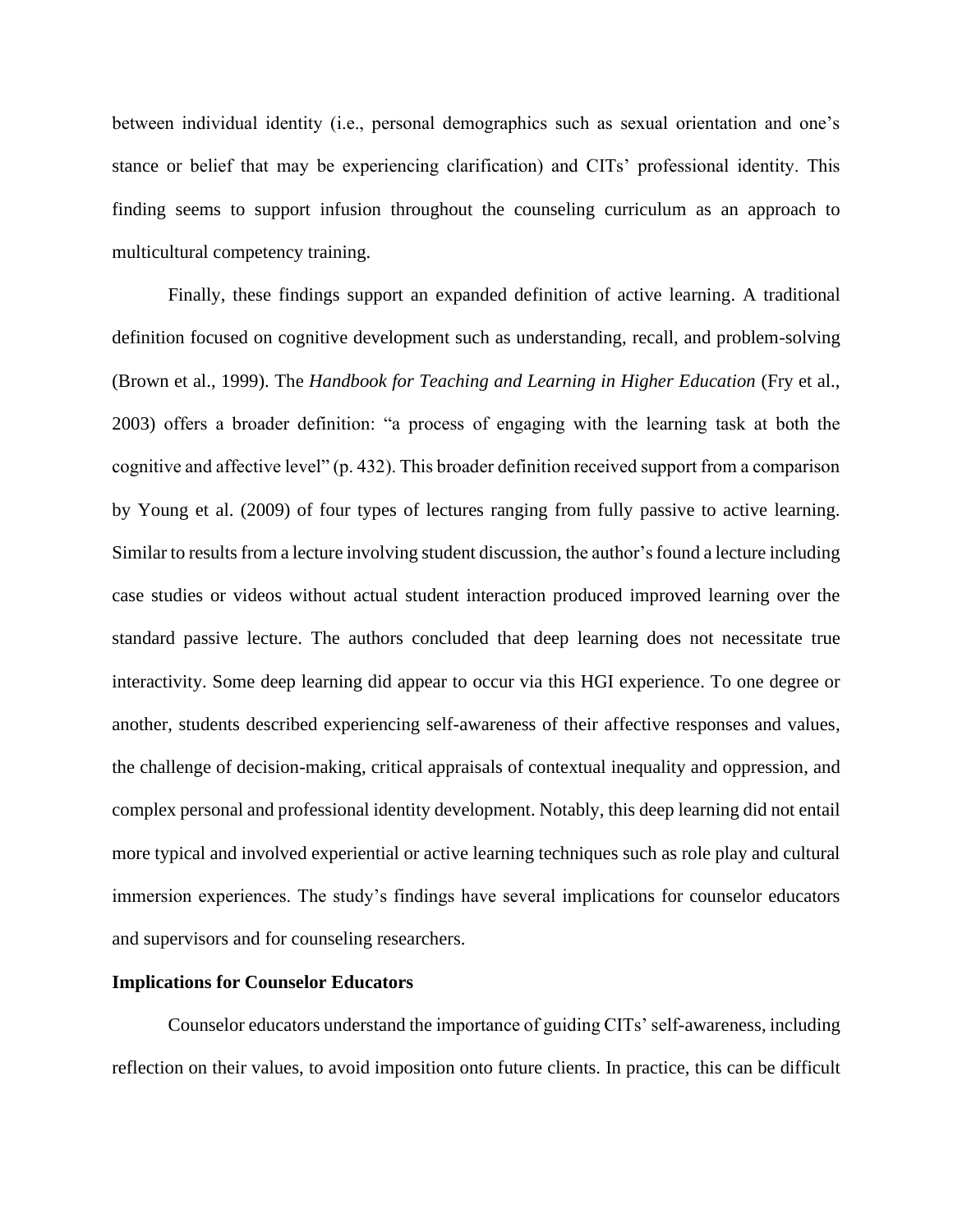to teach. Counselor educators may hesitate to use classroom activities that challenge students' beliefs, particularly if instructors are concerned about impact on teaching evaluations and/or tenure and promotion. Suggestions for counselor educators concern ways to establish a conducive culture and to facilitate the HGI toward the aims of reducing heterosexism and ultimately improving counseling services for LGB clients.

Counselor educators should consider how they can establish a culture for themselves and students in the classroom and beyond that is conducive to a successful HGI experience. Andragogical practice can involve students' self-directed learning (Fry et al., 2009) such as CITs curating their own class rules of engagement early in the semester and working together to define and resolve an identified problem. Applied to this activity, an instructor can provide an overview of the course and highlight some of the more challenging or emotionally charged topics that will be discussed; then they can facilitate a class discussion about students' and their commitment to uphold counseling ethics and values when covering those topics.

Arao and Clemens (2013) offered several practical suggestions for shifting dialogues on heterosexism and other diversity topics from expectations for safe spaces to brave spaces. Brave spaces are characterized by individual vulnerability, diversity of thought, conflict not prohibited but managed by the instructor; they, therefore, allow students to continuously revise their viewpoints through the process of relating to one another and the course concepts (Boostrom, 1998; Osborne, 1997). Arao and Clemens' suggestions (2013) involve introducing and discussing this concept of brave space early on and then using the concept as a guide to establish ground rules that differ from those typically set up for safe spaces, which they believe "may contribute to the conflation of safety and comfort and restrict participant engagement and learning" (p. 143). Counselor educators can prompt students to revisit the brave space ground rules as they anticipate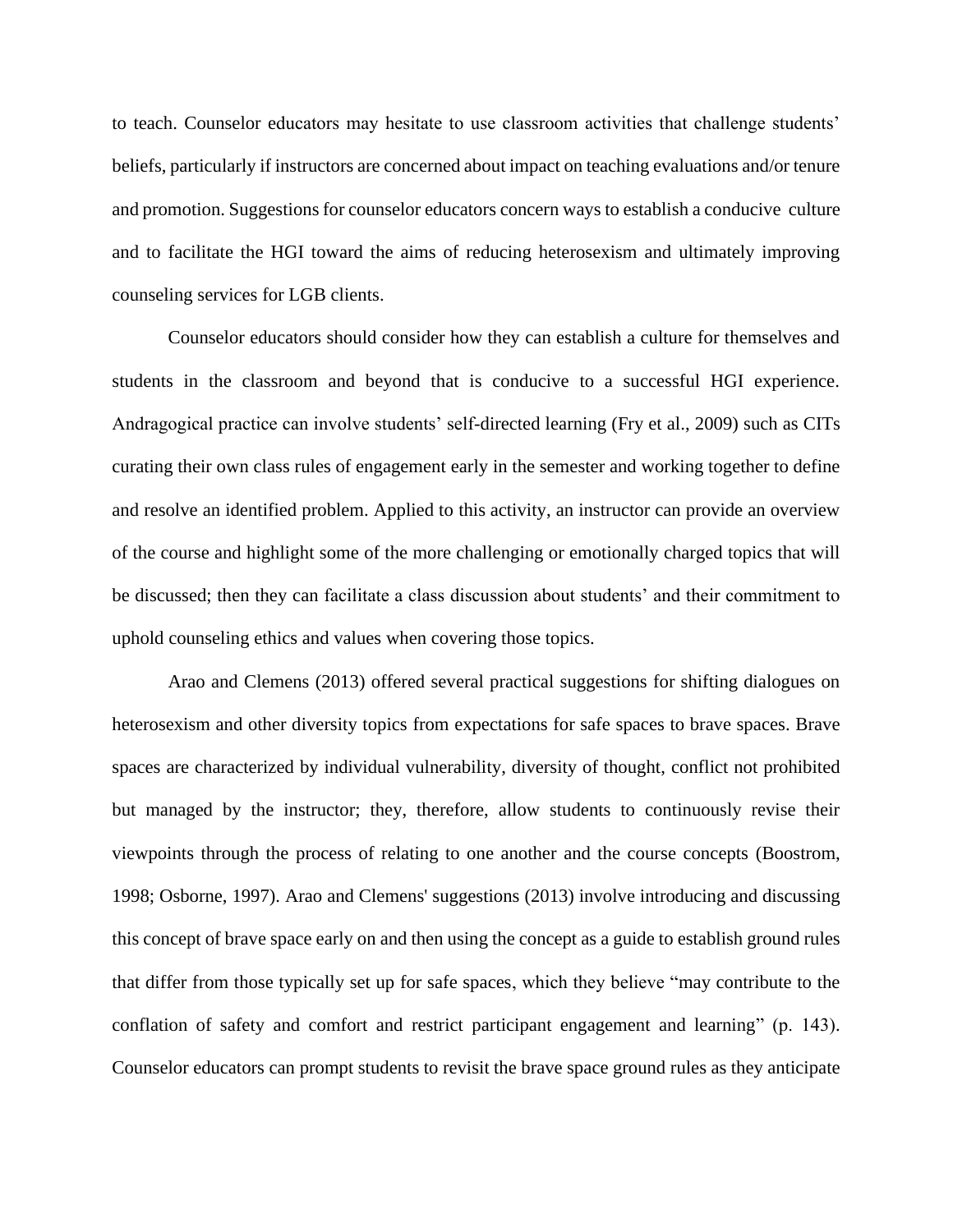the upcoming HGI activity and conversation about heterosexism. Additionally, it would be helpful for counselor educators to create a program culture beyond individual courses. A supportive group of peers could consult with instructors about creative and experiential teaching practices to ensure student learning. Counselor educators can develop a culture to support experiential activities that challenge and encourage personal and professional development by first "identify[ing] systemic factors that act as barriers to their students' or clients' development" (Lewis et al., 2003, p. 1).

In alignment with student-directed learning, groups of CITs can work together after experiencing the HGI to define the problem of heterosexism and to identify possible resolutions connected with course content. For instance, in the case of an Orientation course, students would explore the history of heterosexist counseling practice, present-day standards of ethical practice and counselor professional identity, and the impact of heterosexism and LGB-affirmative cultural and counseling practices on LGB clients. Anticipating an opportunity to problem-solve may also relieve some uncertainty or discomfort for students and provide dedicated class time to address values and other conflicts that may arise when questioning national narratives, what to do about heterosexism, and their own personal and professional identities.

The second area of implications focuses on facilitating the HGI and discussing students' HGI experiences. The original HGI script (Henderson & Murdock, 2012) begins with a brief introduction and invitation to relax; and Kress et al. (2014) offered wording with similar aims which can be adapted for the HGI. The original HGI script did not contain discussion questions for instructors to use after the HGI; however, counselor educators could adapt the written reflection prompts from either the original study or the current one and/or begin a full class debriefing discussion with suggestions for general questions from Pearson, (2003): "What was the experience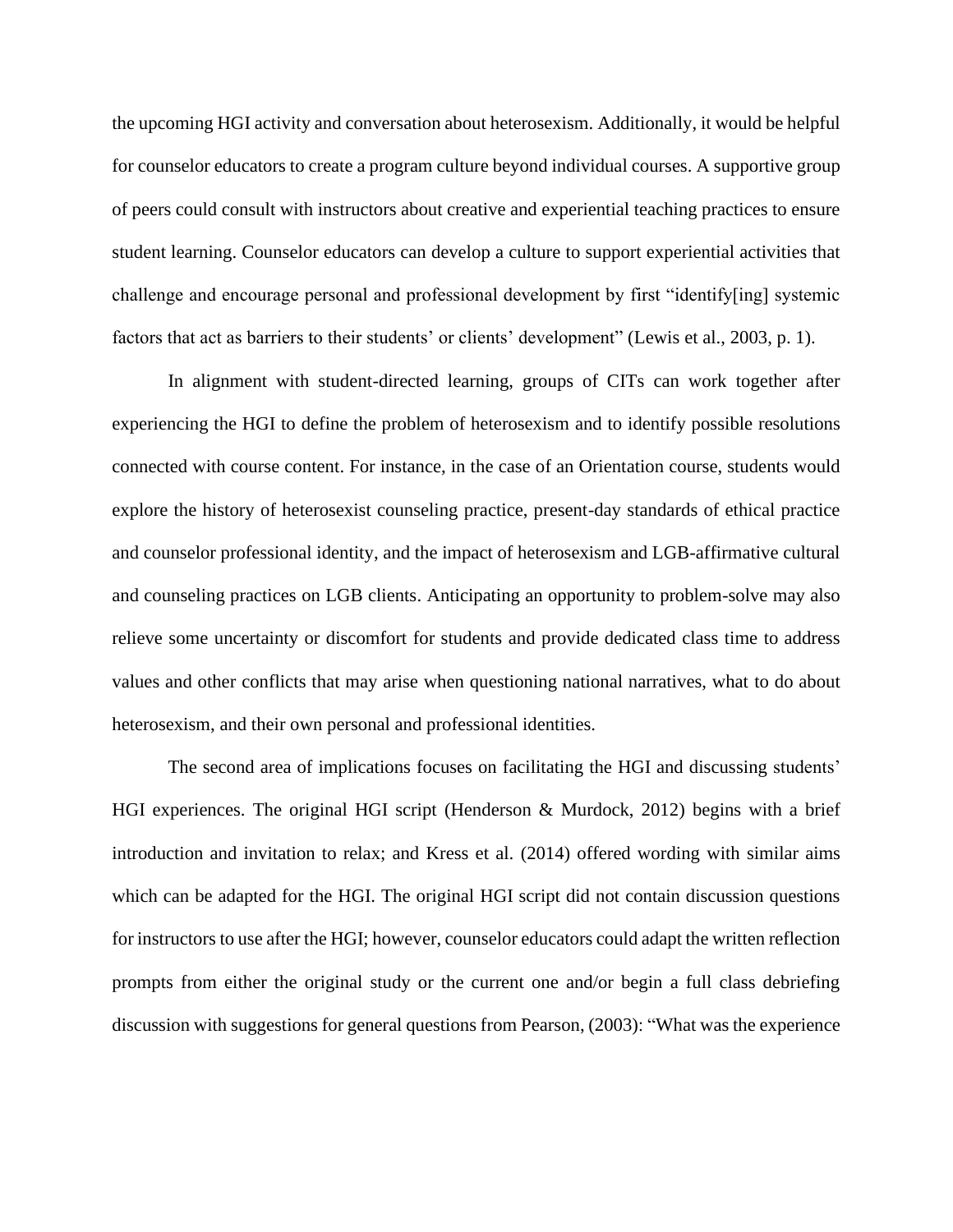like for you? What part of the image was most vivid for you? What feelings were you aware of? Do you remember any thoughts that occurred to you during the imagery?" (p. 119).

Sapp (2017) noted that managing heterosexual fragility requires "a skilled facilitator" if the goal is to support others in challenging their "long-held belief systems" (p. 7). Counselor educators may find the concept of affective constellations (Teyber & Teyber, 2016) useful if students respond similarly to their HGI experiences with feelings such as sadness or anger. An affective constellation is "a sequence of interrelated feelings" that occur at the same time (p. 204). The feeling demonstrated outwardly is connected to underlying feelings that are stronger. Two common constellations are 1) anger, sadness, shame and 2) sadness, anger, guilt. Students could have presented as sad or angry about the HGI with deeper feelings of shame or guilt about heterosexism and oppression. Teyber and Teyber (2016) offered a three-step process for using affective constellations to address countertransference. Cureton and Clemens (2015) applied this process to professional practice and training regarding suicide and offered a figure and case example for applying the process to enhance self-awareness during supervision. Similarly, counselor educators can use this process and example to address students' affective responses to the HGI.

The three resultant themes demonstrate the emotional engagement of the CITs with the HGI as well as their apparent desire to consider appropriate individual actions or responses and the broader professional responsibilities counselors have regarding heterosexism. The implications of the current findings involve suggestions for class and program culture and facilitation to 1) prompt deep and challenging reflection on one's emotional response and empathy about heterosexism's harmful psychological and other consequences and to 2) explore and name concrete actions CITs and counselors can take as individuals and as a collective profession to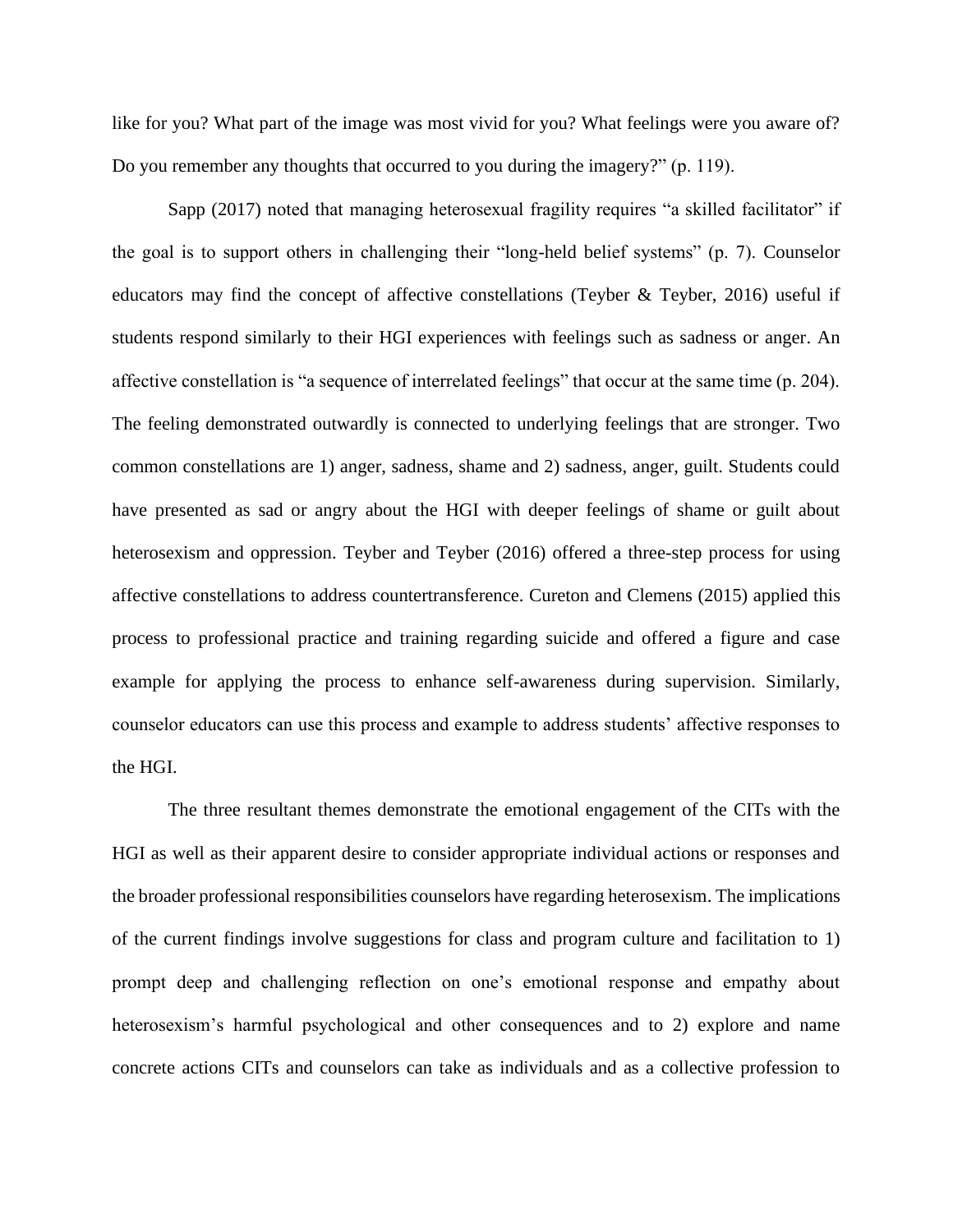improve service delivery to LGB clients. Notions of self-directed learning and brave spaces along with set-up and debriefing techniques such as the affective constellations for countertransference process should prompt diverse thought and emotion while welcoming vulnerability and openness to change. Counselor educators can guide students to experience heterosexism (approximately, in the form of an imagery exercise) and to grapple within themselves and with each other about the impact of heterosexism on clients they will serve, the needs of LGB clients, and the role of counselors in combating heterosexism in society.

#### **Limitations**

Potential limitations of the current study include different facilitators who were not the course instructor, limited data collection, and homogeneity in the sample. Two people facilitated the focus groups using the same instructions but potentially different facilitation styles which could have influenced the discussion. We sought individual data in written form to allow introspection prior to the focus group. The discussion offered a communication exchange, but individual interviews might have elicited more descriptive and less socially desirable responses. Not all participants were asked to provide demographic information. Some offered information in their written and focus group comments, but researchers did not ask students to disclose their sexual orientation. Given the influence of one's sexual orientation on perspectives about heterosexism, the lack of this information neglected important context for analysis. Future research utilizing other types of samples such as unique, maximum variation, or theoretical sampling (Merriam, 2009) and demographic procedures requiring more intimate disclosure should add richness to this line of study.

The sample was relatively homogeneous: it derived from two course sections within one counseling program, albeit at different campuses. The counseling program espouses values such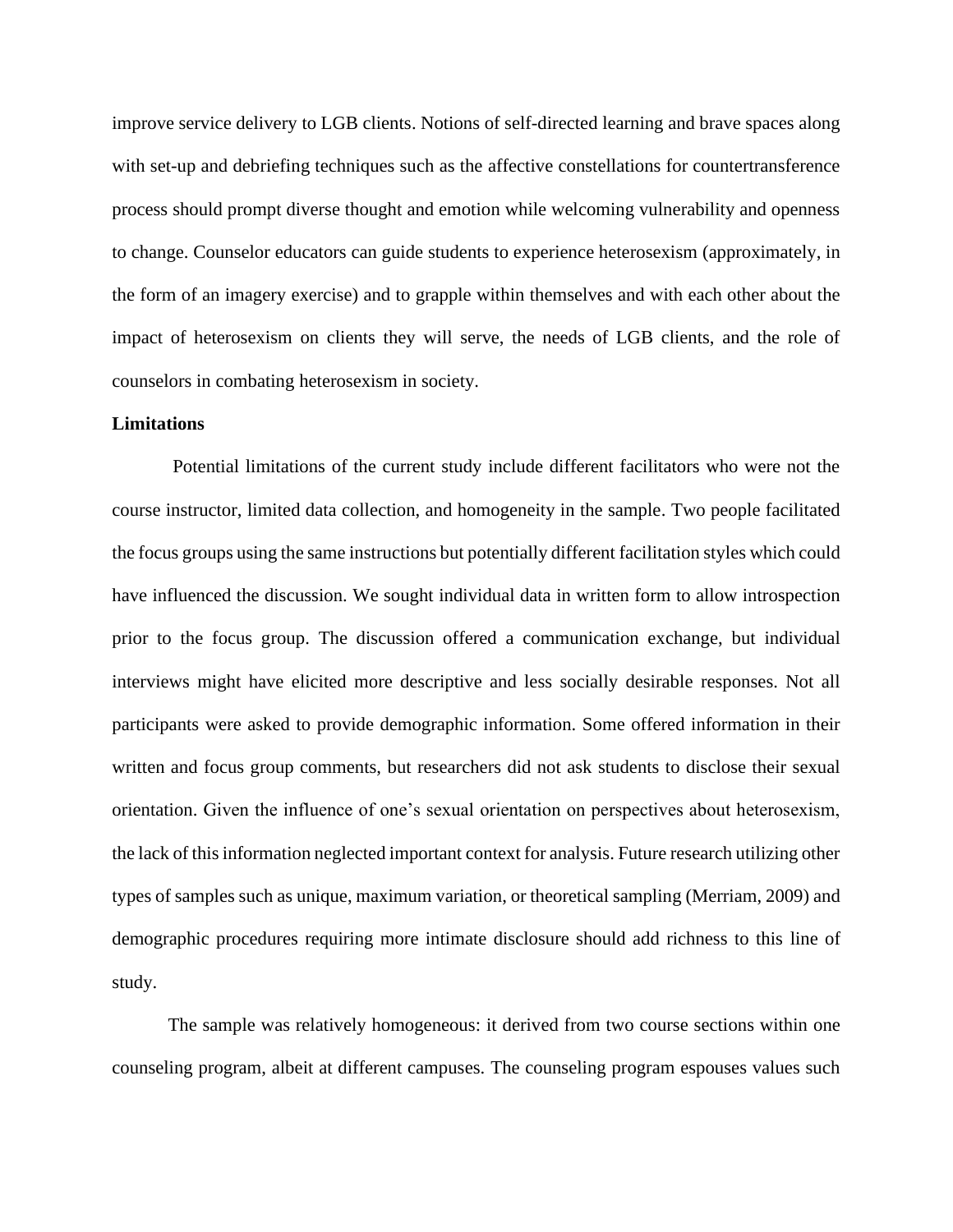as multicultural responsiveness and social justice, and its student body is predominately white and female. More diversity in individual demographics (i.e., race/ethnicity, gender, sexual orientation) and in counseling programs and regions of the country may have yielded different results. The purpose of this study was to explore the use of the HGI in a counseling graduate course and this, along with the stated values of the program, may have had a social desirability effect wherein participants felt more compelled to respond more favorably to the exercise than other students might. It is important to note that the published HGI script focused solely on heterosexism and sexual/affectional identities not on cisgenderism and gender identities, so transferability of findings to the latter topic of multicultural competency is not appropriate.

#### **Directions for Future Research**

The current methods and findings provide several directions for future research, particularly related to HGI facilitation, class make-up, contextual realities, and direct impact on LGB people. As noted, the HGI in this study was not facilitated by the course instructor so as to decrease the potential for social desirability based on the student-faculty relationship. Given the centrality of trusting relationships in counseling and counselor education (Purswell, 2019), it would be interesting to study the impact of student-faculty rapport on students' HGI experiences. It seems imperative in future studies, particularly those involving individual data collection (i.e., written reflections and/or interviews), to gather demographics on students' sexual/affectional identities. Samples with students from varying race/ethnic, religious, and national origin groups might demonstrate intersecting cultural concerns based on heterosexism and/or homophobia in their different cultures. The students in this study pointed out U.S. regional cultures differences; thus, comparisons with diverse geographical locations may also be illuminating. This qualitative narrative study provides a foundation for a quantitative study of the HGI's impact on CITs'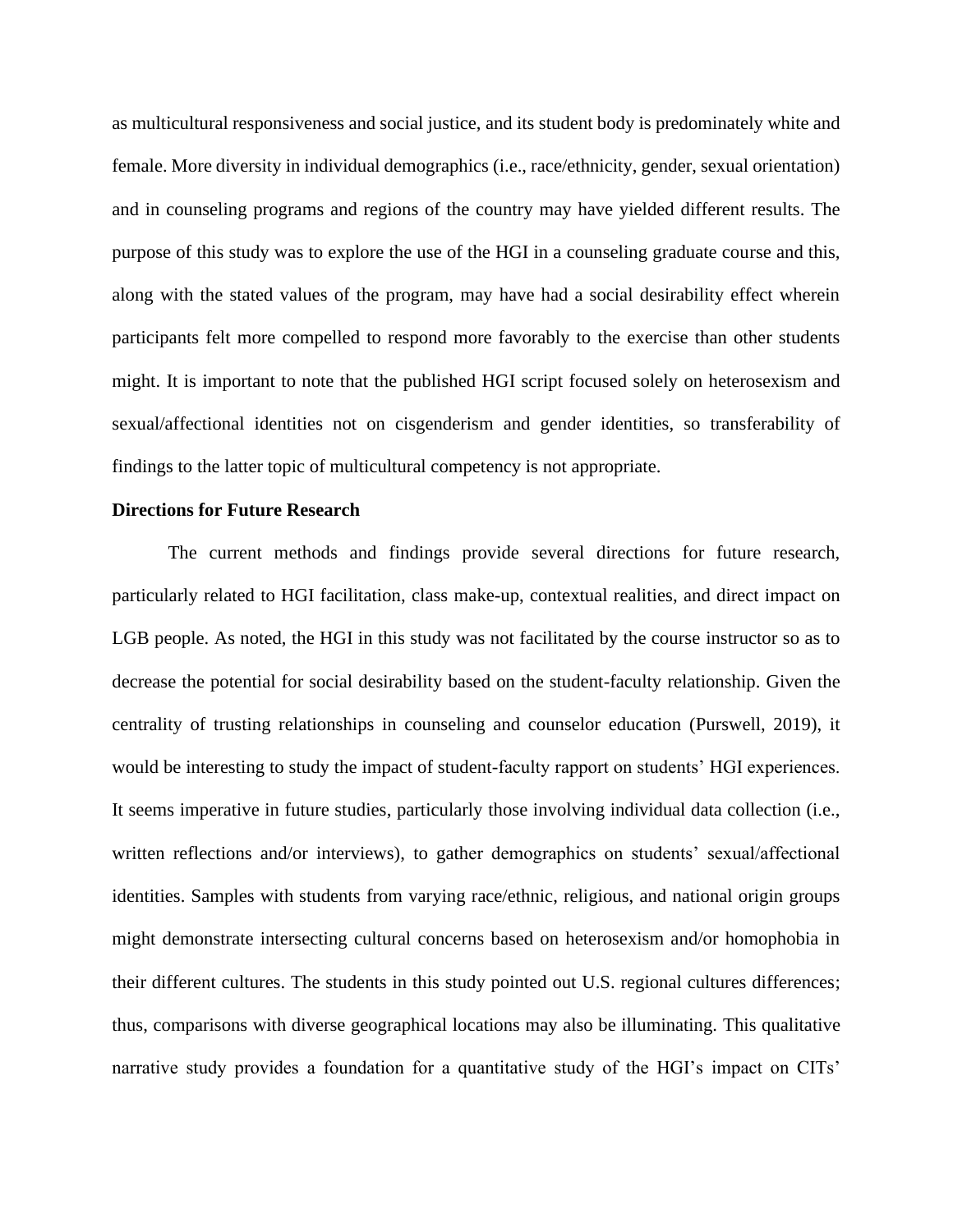multicultural counseling competencies, beliefs about LGB people, and related factors. It captures perspectives of CITs early in their counselor training, offering findings that were necessarily influenced by this stage of counselor development. Relatedly, another promising direction of future research entails the impact of the HGI on counselor practice, perhaps via samples including CITs in Practicum/Internship or practicing counselors.

#### **Conclusion**

The use of a heterosexist guided imagery as an andragogical tool created a constructive classroom atmosphere as participants who were early in their counselor training programs reported their beliefs were challenged during and after the activity. The findings indicate that the HGI experience prompted cognitive dissonance, perspective-taking, and self-reflection as a transformative learning experience (Mezirow, 1997). Participants struggled at times while reevaluating their perspectives, reporting and demonstrating cognitive dissonance during and after the activity. Counselor educators can encourage students'self-awareness by implementing an HGI. Future research could examine these activities in other academic programs.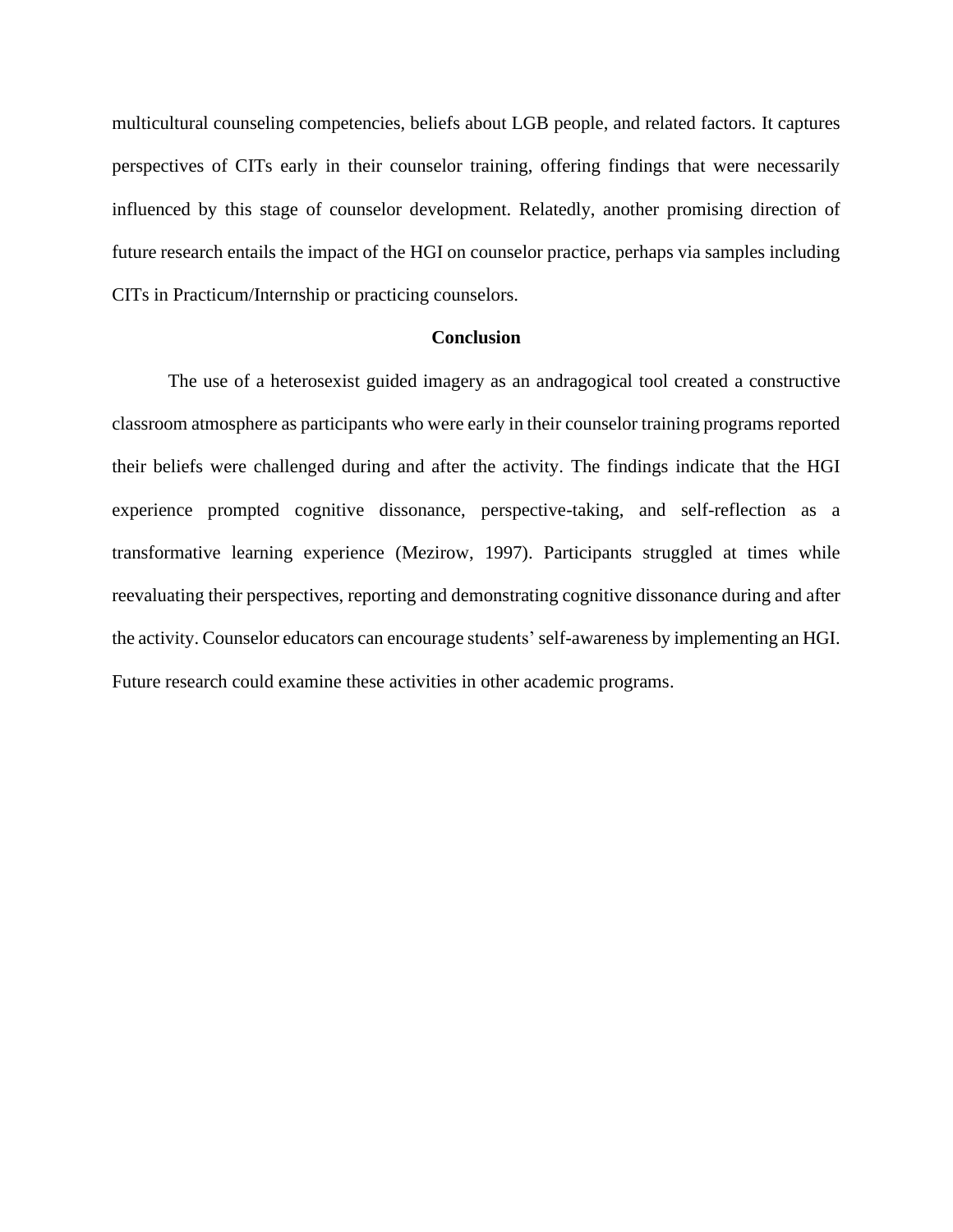#### **References**

- Ahuja, K. K., Dhillon, M., Juneja, A., Deepak, S., & Srivastava, G. (2018). Subverting heteronormativity: An intervention to foster positive attitudes toward homosexuality among Indian college students. *Journal of Homosexuality*, 1–23. https://doi.org/10.1080/00918369.2018.1484230
- American Counseling Association. (2014). *2014 Code of Ethics*. Author. http://www.counseling.org/knowledge-center/ethics
- Arao, B., & Clemens, K. (2013). From Safe Space to Brave Space: A new way to frame dialogue around diversity and social justice. In *The art of effective facilitation* (pp. 135–150). Stylus Publishing, LLC. https://doi.org/10.1057/9781137331021.0017
- Arredondo, P., & Arciniega, G. M. (2001). Strategies and techniques for counselor training based on the Multicultural Counseling Competencies. *Journal of Multicultural Counseling and Development*, *29*(October), 263–273.
- Balkin, R. S., Schlosser, L. Z., & Levitt, D. H. (2009). Religious identity and cultural diversity: Exploring the relationships between religious identity, sexism, homophobia, and multicultural competence. *Journal of Counseling & Development*, *87*(4), 420–428. https://doi.org/10.1002/j.1556-6678.2009.tb00126.x
- Beckstead, A. L., & Morrow, S. L. (2004). Mormon clients' experiences of conversion therapy: The need for a new treatment approach. *The Counseling Psychologist*, *32*(5), 651–690. https://doi.org/10.1177/0011000004267555
- Birkett, M., Newcomb, M. E., & Mustanski, B. (2015). Does it get better? A longitudinal analysis of psychological distress and victimization in lesbian, gay, bisexual, transgender, and questioning youth. *Journal of Adolescent Health*, *56*(3), 280–285. https://doi.org/10.1016/j.jadohealth.2014.10.275
- Bonwell, C. C., & Eison, J. A. (1991). *Active learning: Creative excitement in the classroom.* ERIC Clearinghouse on Higher Education.
- Boostrom, R. (1997). "Unsafe spaces": Reflections on a specimen of educational jargon. *Annual Meeting of the American Educational Research Association*.
- Boostrom Robert. (1998). "Safe spaces": Reflections on an educational metaphor. *Journal of Curriculum Studies*, *30*(4), 397–408.
- Brown, A., Bransford, J., & Cocking, R. (1999). *How people learn: Brain, mind, experience, and school.* National Academies Press.
- Brown, C., Collins, S., & Arthur, N. (2014). Fostering multicultural and social justice competence through counsellor education pedagogy. *Canadian Journal of Counselling and Psychotherapy*, *48*(3), 300–320.
- Chaudoir, S. R., Earnshaw, V. A., & Andel, S. (2013). "Discredited" versus "discreditable": Understanding how shared and unique stigma mechanisms affect psychological and physical health disparities. *Basic and Applied Social Psycholog*, *35*(1), 75–87.
- Chickering, A. W., & Gamson, Z. F. (1987). Seven principles for good practice in undergraduate education. *American Association of Higher Education Bulletin*, *39*(7), 1–7.
- Clandinin, D. J., & Connelly, F. M. (2000). *Narrative Inquiry: Experience and Story in Qualitative Research*. Jossey-Bass.
- Collins, N., & Pieterse, A. L. (2007). Critical incident analysis based training: An approach for delivering active racial/cultural awareness. *Journal of Counseling and Development*, *85*(1), 14–23. https://doi.org/10.1002/j.1556-6678.2007.tb00439.x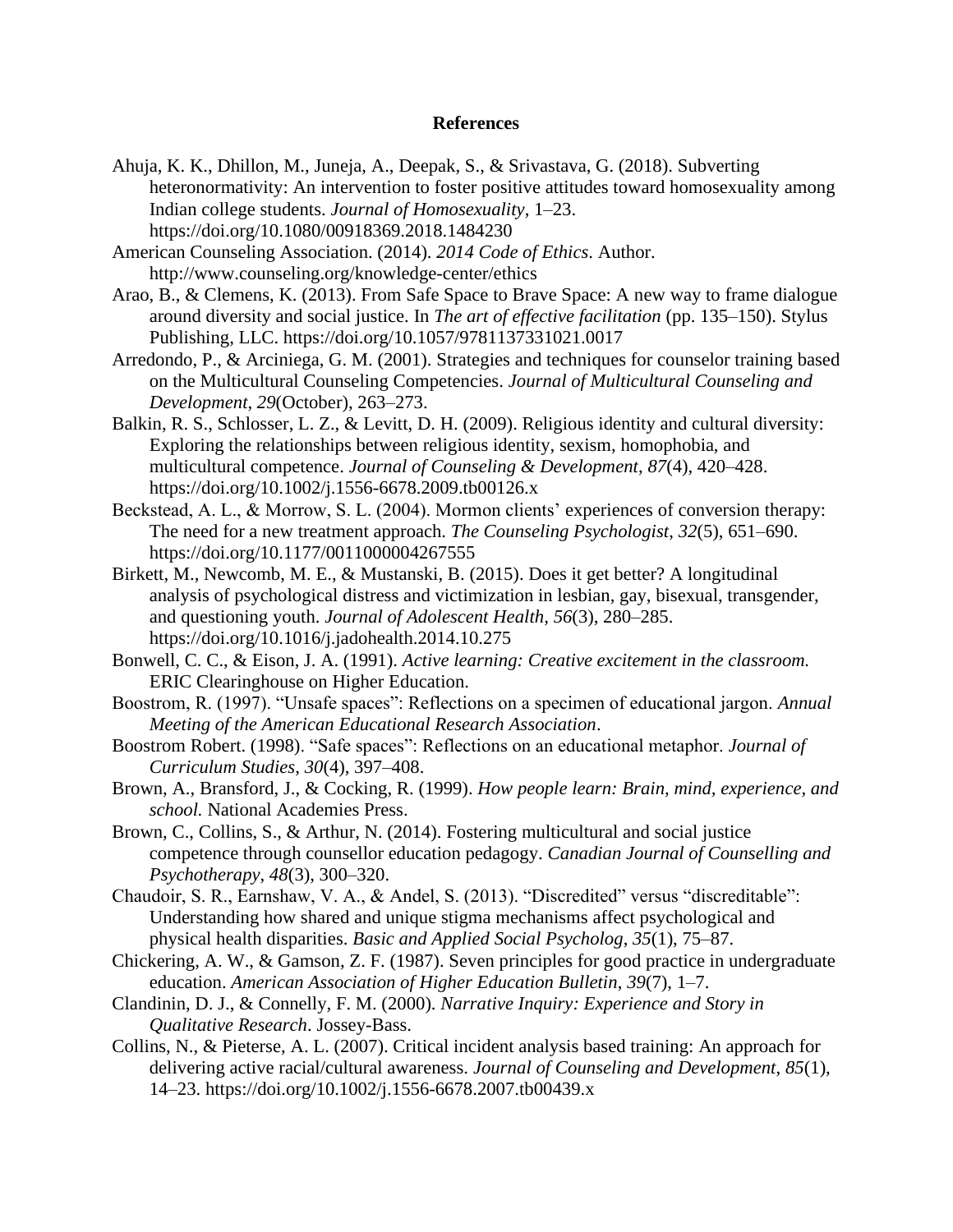- Council for Accreditation of Counseling and Related Educational Programs. (2009). *2009 Standards*. Author.
- Council for Accreditation of Counseling and Related Educational Programs. (2015). *2016 Standards* (pp. 1–37). Author. http://www.cacrep.org/news/2016-cacrep-standardsavailable-in-pdf-format/
- Council for Accreditation of Counseling and Related Educational Programs. (2016). *Annual report*. http://www.cacrep.org/about-cacrep/publications/cacrep-annual-reports/
- Cramer, R. J., Golom, F. D., LoPresto, C. T., & Kirkley, S. M. (2008). Weighing the evidence: Empirical assessment and ethical implications of conversion therapy. *Ethics & Behavior*, *18*(1), 93–114. https://doi.org/10.1080/10508420701713014
- Creswell, J. W. (2013). *Qualitative inquiry and research design: Choosing among five approaches* (3rd ed.). Sage.
- Cureton, J. L., & Clemens, E. V. (2015). Affective constellations for countertransference awareness following a client's suicide attempt. *Journal of Counseling and Development*, *93*(3), 352–360. https://doi.org/10.1002/jcad.12033
- Cureton, J. L., Giegerich, V., & Murdock, J. L. (2020). Guided imagery on career-related oppression of clients of color and other marginalized groups. In M. Pope, M. Gonzalez, E. R. N. Cameron, & J. S. Pangelinan (Eds.), *Experiential activities for teaching social justice and advocacy competence in counseling.* Routledge.
- DeLucia-Waack, J. L. (1999). Supervision for counselors working with eating disorders groups: Countertransference issues related to body image, food, and weight. *Journal of Counseling & Development*, *77*, 379–388.
- DiAngelo, R. (2011). White fragility. *International Journal of Critical Pedagogy*, *3*(3), 54–70.
- Dillon, F. R., Worthington, R. L., Savoy, H. B., Rooney, S. C., Becker-Schutte, A., & Guerra, R. M. (2004). On becoming allies: A qualitative study of lesbian-, gay-, and bisexualaffirmative counselor training. *Counselor Education and Supervision*, *43*, 162–178. https://doi.org/10.1002/j.15566978.2004.tb01840.x
- Eady, A., Dobinson, C., & Ross, L. E. (2011). Bisexual people's experiences with mental health services: A qualitative investigation. *Community Mental Health Journal*, *47*(4), 378–389. https://doi.org/10.1007/s10597-010-9329-x
- Erby, A. N. (2019). Critical incidents in a brief multicultural counseling experiential group. *Journal for Specialists in Group Work*, *44*(4), 235–250. https://doi.org/10.1080/01933922.2019.1669754
- Farrugia, D., & Fetter, H. (2009). Chronic pain: Biological understanding and treatment suggestions for mental health counselors. *Journal of Mental Health Counseling*, *31*(3), 189– 200.
- Fraser, H. (2004). Doing narrative research: Analysing personal stories line by line. *Qualitative Social Work*, *3*(2), 179–201. https://doi.org/10.1177/1473325004043383
- Fry, H., Ketteridge, S., & Marshall, S. (Eds.). (2003). *A handbook for teaching and learning in higher education* (2nd ed.). Kogan Page. https://doi.org/10.1007/s11121-014-0510-2
- Fry, H., Ketteridge, S., & Marshall, S. (2009). Understanding student learning. In H. Fry, S. Ketteridge, & S. Marshall (Eds.), *A Handbook for Teaching and Learning: Enhancing academic practice* (3rd ed., pp. 8–26). Routledge.
- Galinsky, A. D., & Moskowitz, G. B. (2000). Perspective-taking: Decreasing stereotype expression, stereotype accessibility, and in-group favoritism. *Journal of Personality and Social Psychology*, *78*(4), 708–724. https://doi.org/10.1037/0022-3514.78.4.708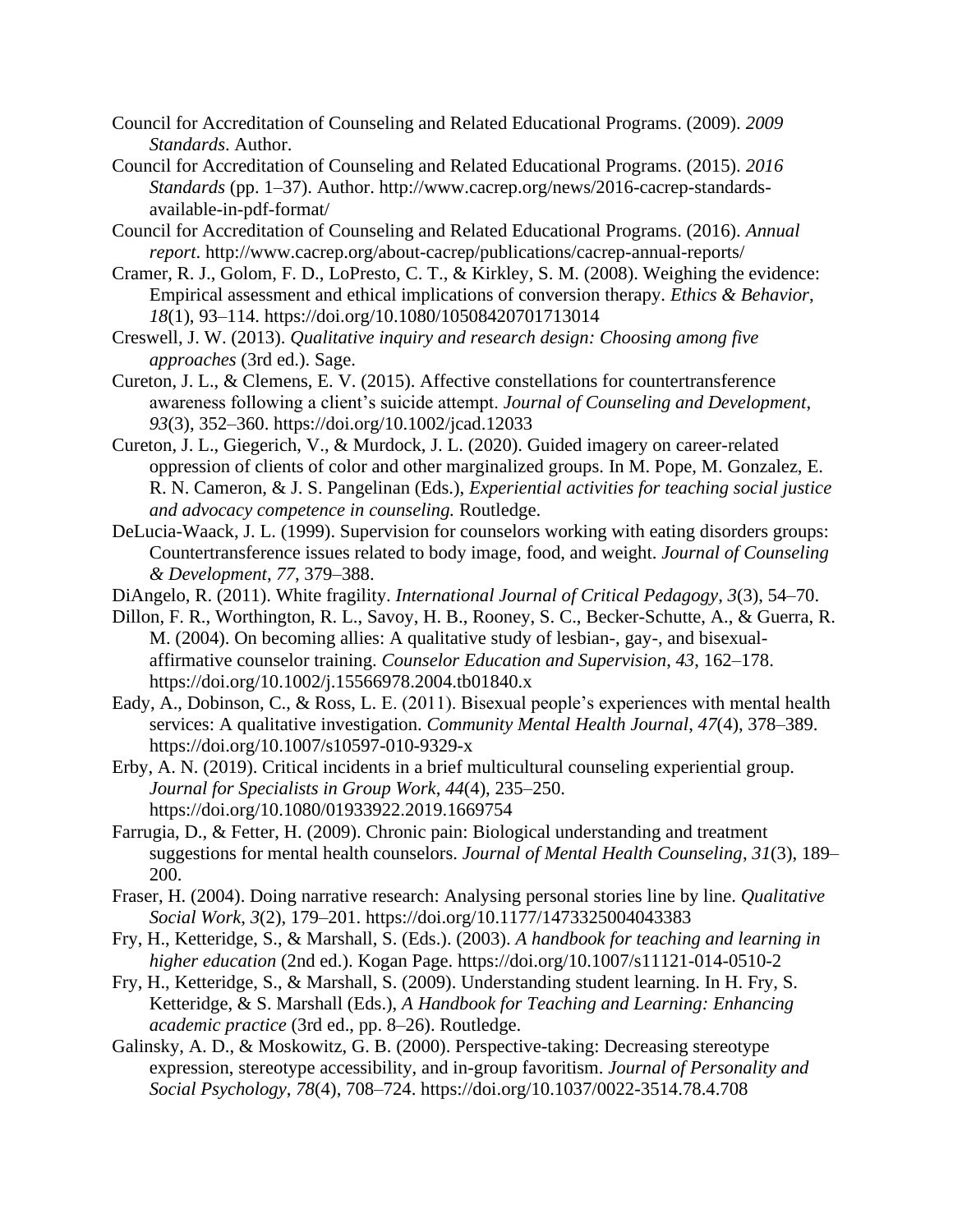- Galyean, B.-C. (1981). Guided imagery in education. *Journal of Humanistic Psychology*, *21*(4), 57–68.
- Giegerich, V., Hall, A. K., Cureton, J. L., McCartney, J., & Geething, K. (2020). Teaching interpreted counseling practice: A step toward multicultural competence. *Counselor Education & Supervision*, *59*(3), 172–186. https://doi.org/https://doi.org/10.1002/ceas.12182
- Graham, S. R., Carney, J. S., & Kluck, A. S. (2012). Perceived competency in working with LGB clients: Where are we now? *Counselor Education & Supervision*, *51*(1), 2–16. https://doi.org/10.1002/j.1556-6978.2012.00001.x
- Granello, D. H., & Hazler, R. J. (1998). A developmental rationale for curriculum order and teaching styles in counselor education programs. *Counselor Education and Supervision*, *38*(December), 89–105.
- Haddock, L., Cannon, K., & Grey, E. (2020). A comparative analysis of traditional and online counselor training program delivery and instruction. *The Professional Counselor*, *10*(1), 92–105. https://doi.org/10.15241/lh.10.1.92
- Hays, D. G., Dean, J. K., & Chang, C. Y. (2007). Addressing privilege and oppression in counselor training and practice: A qualitative analysis. *Journal of Counseling and Development*, *85*(3), 317–324. https://doi.org/10.1002/j.1556-6678.2007.tb00480.x
- Henderson, A. C., & Murdock, J. L. (2012). Getting students beyond ideologies: Using heterosexist guided imagery in the classroom. *Innovative Higher Education*, *37*(3), 185– 198. https://doi.org/10.1007/s10755-011-9198-4
- Hillman, J., & Martin, R. A. (2002). Lessons about gay and lesbian lives: A spaceship exercise. *Teaching of Psychology*, *29*(4), 308–311. https://doi.org/10.1207/S15328023TOP2904\_12
- Israel, T., Gorcheva, R., Burnes, T. R., & Walther, W. A. (2008). Helpful and unhelpful therapy experiences of LGBT clients. *Psychotherapy Research*, *18*(3), 294–305. https://doi.org/10.1080/10503300701506920
- Israel, T., & Hackett, G. (2004). Counselor education on lesbian, gay, and bisexual issues: Comparing information and attitude exploration. *Counselor Education and Supervision*, *43*(3), 179–191. https://doi.org/10.1002/j.1556-6978.2004.tb01841.x
- Jost, S. (2004). *Your body, your mind, and their link to your health*. One Health Publishing.
- Knowles, M. S. (1984). *Andragogy in action: Applying modern principles of adult learning.* Jossey-Bass.
- Knowles, M. S., Holton, E. F. I., & Swanson, R. A. (2015). *The adult learner: The definitive classic in adult education and human resource development.* Routledge.
- Kolb, A. Y., & Kolb, D. A. (2005). Learning styles and learning spaces: Enhancing experiential learning in higher education. *Academy of Management Learning & Education*, *4*(2), 193– 212. https://doi.org/10.5465/AMLE.2005.17268566
- Kress, V. E., Adamson, N., DeMarco, C., Paylo, M. J., & Zoldan, C. A. (2013). The use of guided imagery as an intervention in addressing nonsuicidal self-injury. *Journal of Creativity in Mental Health*, *8*(1), 35–47. https://doi.org/10.1080/15401383.2013.763683
- Kress, V. E., Paylo, M. J., Adamson, N. A., & Baltrinic, E. (2014a). Teaching diagnosis in context: Guided imagery as a contextually sensitive pedagogical technique. *Journal of Creativity in Mental Health*, *9*(2), 275–291. https://doi.org/10.1080/15401383.2013.854190
- Kress, V. E., Paylo, M. J., Adamson, N. A., & Baltrinic, E. (2014b). Teaching diagnosis in context: Guided imagery as a contextually sensitive pedagogical technique. *Journal of Creativity in Mental Health*, *9*(2), 275–291. https://doi.org/10.1080/15401383.2013.854190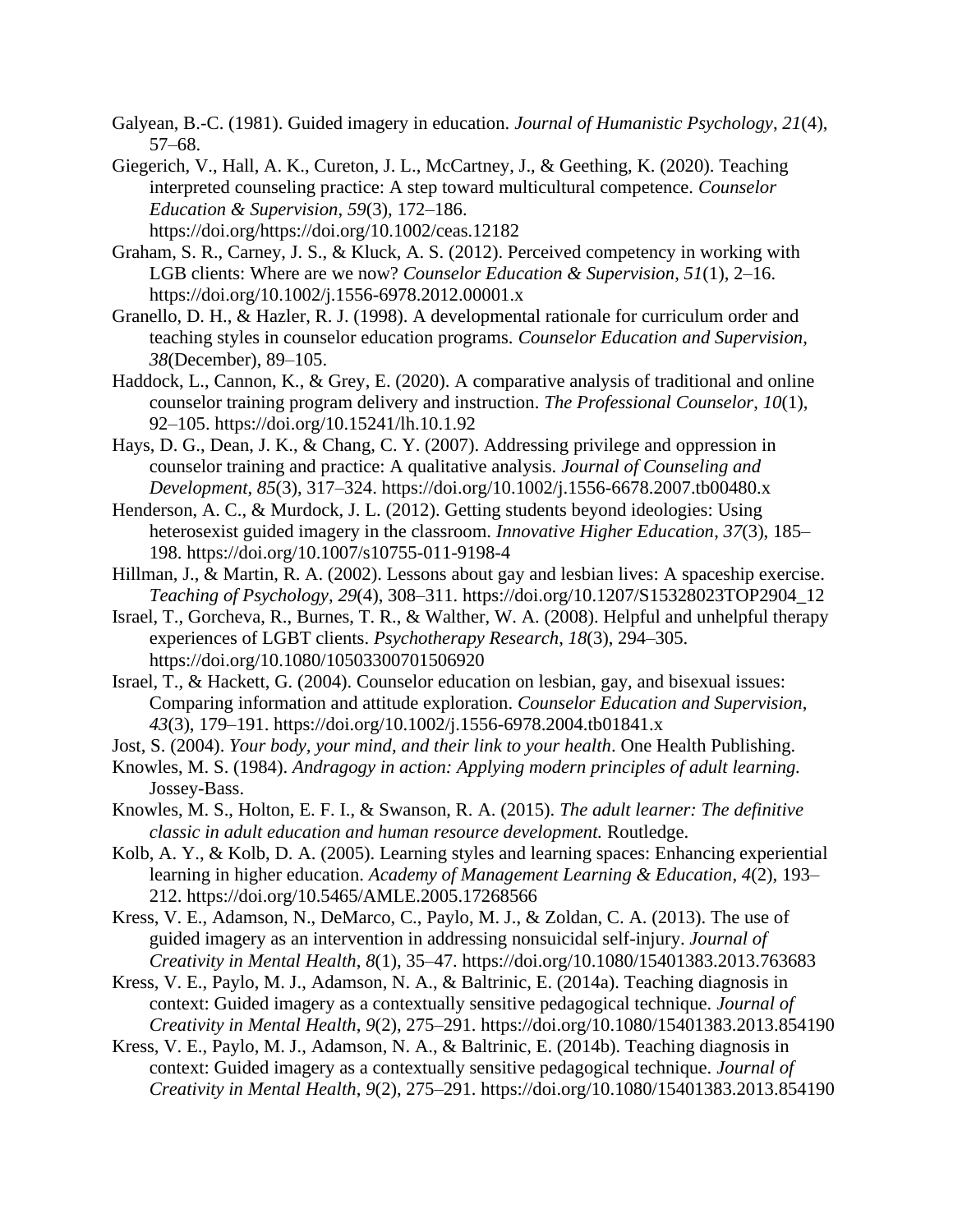- Lammers, W. J., & Murphy, J. J. (2002). A profile of teaching techniques used in the university classroom. *Active Learning in Higher Education*, *3*(1), 54–67. https://doi.org/10.1177/1469787402003001005
- Lennon, E., & Mistler, B. J. (2014). Cisgenderism. *Transgender Studies Quarterly*, *1*(1–2), 63– 64. https://doi.org/10.1215/23289252-2399623
- Lewis, J. A., Arnold, M. S., House, R. M., & Toporek, R. L. (2003). *Advocacy Competencies*. http://www.counseling.org/Resources/Competencies
- Lincoln, Y. S., Lynham, S. A., & Guba, E. G. (2011). Paradigmatic controversies, contradictions, and emerging confluences. In N. K. Denzin & Y. S. Lincoln (Eds.), *The Sage Handbook of Qualitative Research* (4th ed., pp. 97–128). Sage Publications.
- McCarthy, M. A., Fisher, C. M., Irwin, J. A., Coleman, J. D., & Pelster, A. D. K. (2014). Using the minority stress model to understand depression in lesbian, gay, bisexual, and transgender individuals in Nebraska. *Journal of Gay & Lesbian Mental Health*, *18*(4), 346– 360. https://doi.org/10.1080/19359705.2014.908445
- McGeorge, C., & Carlson, T. S. (2011). Deconstructing heterosexism: Becoming an LGB affirmative heterosexual couple and family therapist. *Journal of Marital & Family Therapy*, *37*(1), 14–26. https://doi.org/10.1111/j.1752-0606.2009.00149.x
- Mead, G. H. (1934). *Mind, self & society*. The University of Chicago Press.
- Merriam, S. B. (2009). *Qualitative research: A guide to design and implementation* (2nd ed.). Jossey-Bass.
- Mezirow, J. (1997). Transformative learning: Theory to practice. *New Directions for Adult & Continuing Education*, *74*, 5–12.
- Miles, M. B., Huberman, A. M., & Saldana, J. (2014). *Qualitative data analysis: A methods sourcebook* (3rd ed.). Sage Publications.
- Misseyanni, A., Papadopoulou, P., Marouli, C., & Lytras, M. D. (2018). Active learning stories in higher education: Lessons learned and good practices in STEM education. In *Active Learning Strategies in Higher Education* (pp. 75–105). Emerald Publishing. https://doi.org/10.1108/978-1-78714-487-320181004
- Multicultural Counseling Competencies Revisions Committee. (2015). *Multicultural and social justice counseling competencies*. http://www.counseling.org/docs/defaultsource/competencies/multicultural-and-social-justice-counselingcompetencies.pdf?sfvrsn=20
- Osborne, M. D. (1997). Balancing individual and the group: A dilemma for the constructivist teacher. *Journal of Curriculum Studies*, *29*(2), 183–196. https://doi.org/10.1080/002202797184125
- Pearson, Q. M. (1994). Treatment Techniques for Adult Female Survivors of Childhood Sexual Abuse. *Journal of Counseling & Development*, *73*(1), 32–37. https://doi.org/10.1002/j.1556-6676.1994.tb01706.x
- Pearson, Q. M. (2003). Polished rocks: A culminating guided imagery for counselor interns. *Journal of Humanistic Counseling, Education and Development*, *42*(1), 116–120. https://doi.org/10.1002/j.2164-490X.2003.tb00173.x
- Purswell, K. E. (2019). Humanistic learning theory in counselor education. *The Professional Counselor*, *9*(4), 358–368. https://doi.org/10.15241/kep.9.4.358
- QSR International Pty Ltd. (2015). *NVivo* (No. 11).
- Riessman, C. K. (2008). *Narrative methods for the human sciences.* Sage Publications.
- Rønnestad, M. H., & Skovholt, T. M. (2003). The journey of the counselor and therapist: